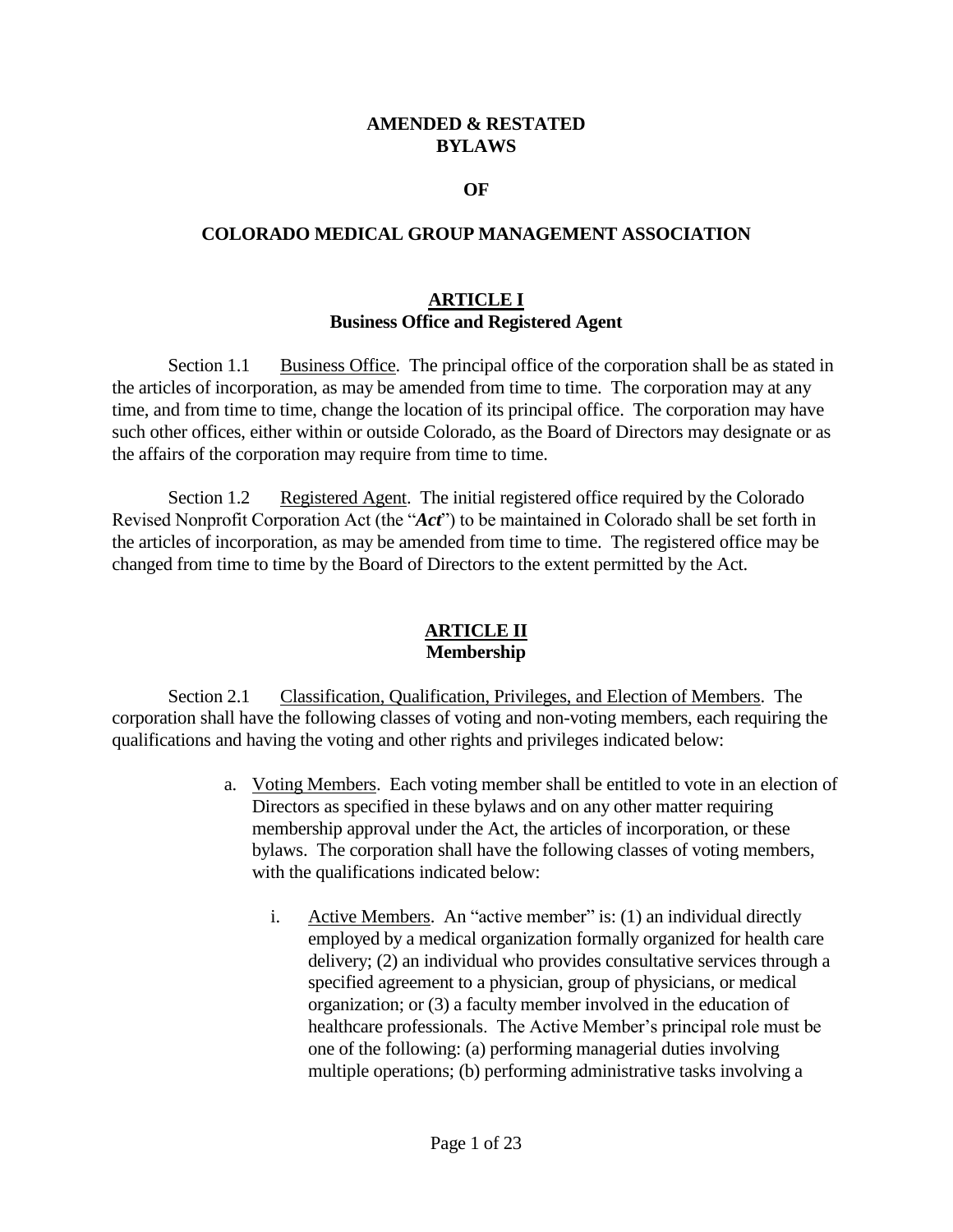single area in the medical organization; or (c) providing patient care along with performing significant managerial or administrative tasks.

- ii. Lifetime Members. A "lifetime member" is a member who has demonstrated exceptional services to the corporation through years of services, support for the corporation, and serving to strengthen the corporation. Lifetime membership is an honor bestowed by the Board of Directors, and includes the benefits of active members and is available to the lifetime member for as long as they wish to use the benefit.
- iii. Past Presidents. A "Past President member" includes any Past President of the corporation who wishes to remain a member of the corporation.
- b. Nonvoting Members. Non-voting members shall not have the right to vote for the election of Directors or otherwise participate in the management of the corporation. The corporation shall have the following classes of non-voting members, with the qualifications listed below:
	- i. Corporate Affiliate Members. A "corporate affiliate member" is an individual who works for an organization that provides products and services directly to health care delivery organizations, including, without limitation: (1) accounting / financial service providers; (2) legal or consulting service providers; (3) data processing or information management systems / service providers; (4) insurance plans / agents; (5) HMOs or similar entities; (6) medical systems / suppliers; and (7) organizations or individuals that provide health care services by nonphysician providers, such as physical therapy services, home health services, ancillary services, etc. Up to three individuals from any given platinum, gold or silver corporate affiliate member (as defined below), may be a corporate affiliate member.
	- ii. Platinum, Gold or Silver Corporate Affiliate Members. A "platinum, gold or silver corporate affiliate member" is an organization or company that provides products and services directly to health care delivery organizations, including, without limitation: (1) accounting / financial service providers; (2) legal or consulting service providers; (3) data processing or information management systems / service providers; (4) insurance plans / agents; (5) HMOs or similar entities; (6) medical systems / suppliers; and (7) organizations or individuals that provide health care services by non-physician providers, such as physical therapy services, home health services, ancillary services, etc. Special recognition of platinum, gold or silver corporate affiliate members will be provided at the corporation's conferences and on the corporation's website, as determined appropriate by the Board of Directors.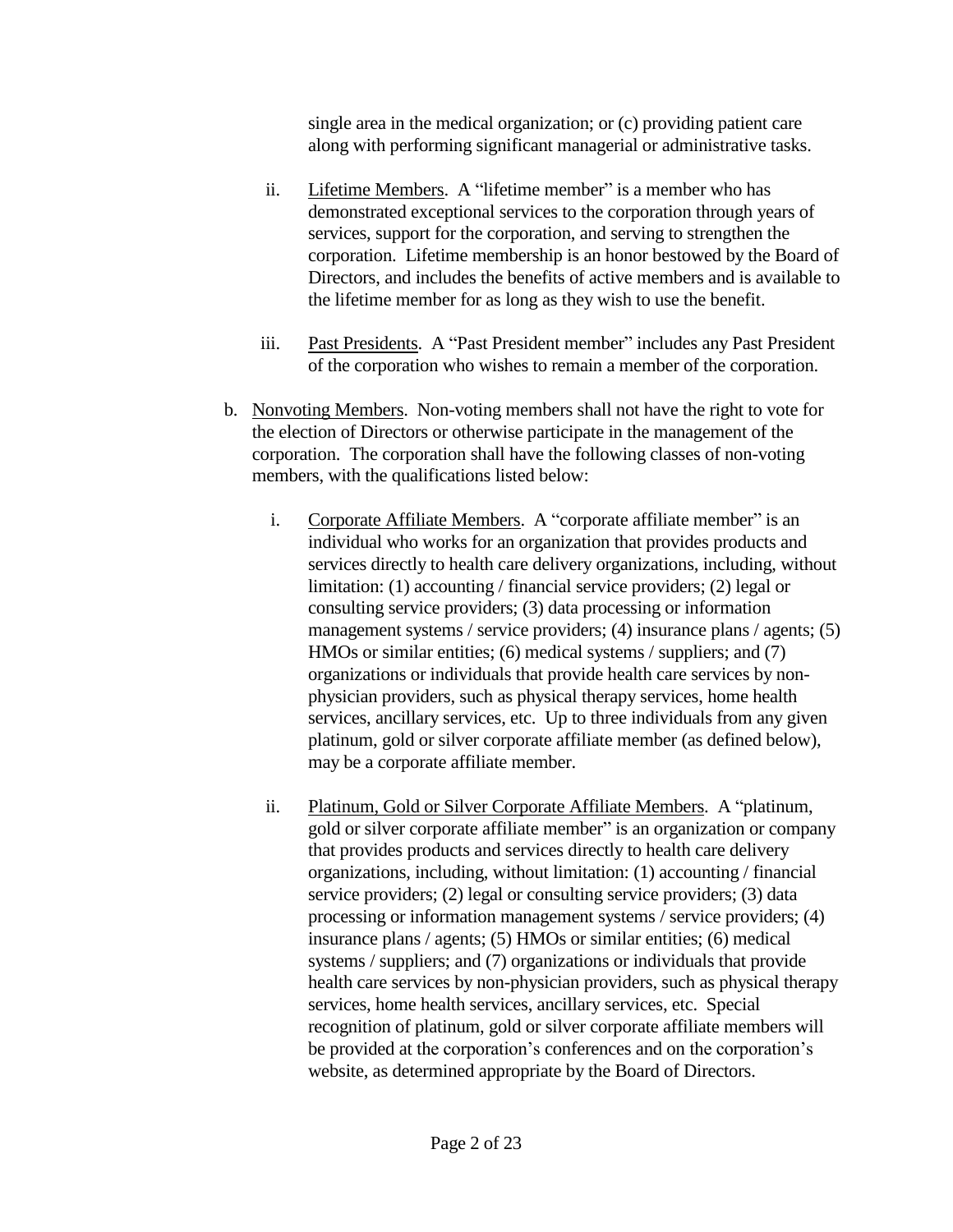iii. Student Members. A "student member" is an individual pursuing a business, accounting, healthcare administration, or healthcare management degree and who is currently a junior undergraduate student, senior undergraduate student, or graduate student.

Section 2.2 Dues. The Board of Directors may establish such membership initiation fees, periodic dues, and other assessments, which may vary by class of membership, and such rules and procedures for the manner and method of payment, the collection of delinquent dues and assessments, and the proration or refund of dues and assessments in appropriate cases, as the Board of Directors shall deem necessary or appropriate.

Section 2.3 Suspension and Termination of Membership. A member who fails to pay any due or other assessment within thirty (30) days after written notice of such failure to pay is delivered to such member shall be automatically suspended from membership until all such dues and assessments are fully paid, at which time such member shall be automatically reinstated. The Board of Directors, by the vote of four-fifths (4/5) of all the Directors, may suspend any member for cause for a period determined by the Board of Directors. During any period of suspension, a member shall not be entitled to exercise the rights and privileges of membership, including, without limitation, the right to vote and attendance at meetings. Any member who is suspended by a vote of the Board of Directors shall remain so until reinstated by the vote of four-fifths (4/5) of the Board of Directors. A member's membership may be terminated for cause by a unanimous vote of the Board of Directors. A member who is terminated or suspended shall be liable to the corporation for dues, assessments, or fees as a result of obligations incurred or commitments made prior to expulsion or suspension. A member may only resign if the member has paid all dues and assessments then payable as specified in Section 2.2 above. For the purposes of this Section 2.3, cause shall mean any egregious act, failure to act, or series of actions that the Board of Directors determines, in its reasonable discretion, is likely to harm the corporation or its members, or the reputation of the corporation or its members.

Section 2.4 Transfer of Membership. Membership in the corporation is not transferable, unless to a successor of a platinum, gold or silver corporate affiliate member, at the discretion of the Board of Directors. Members shall have no ownership rights or beneficial interests of any kind in the property of the corporation.

Section 2.5 Annual Meeting of the Members. The annual meeting of the members shall be held in the fall of each year or at such other time on such other day as shall be determined by the Board of Directors for the purpose of electing Directors and for the transaction of such other business as may come before the meeting. Members may not raise any matter for a vote at an annual meeting of the members unless they have given specifics of the matter to the President of the corporation no less than ten (10) days prior to the meeting, so that the matter may be included in the meeting agenda.

Section 2.6 Special Meeting of the Members. A special meeting of the voting members for any purpose or purposes may be called by: (a) the Board of Directors; or (b) the President, upon receipt of a written request by one-fourth (1/4) of the voting members, within thirty (30) days after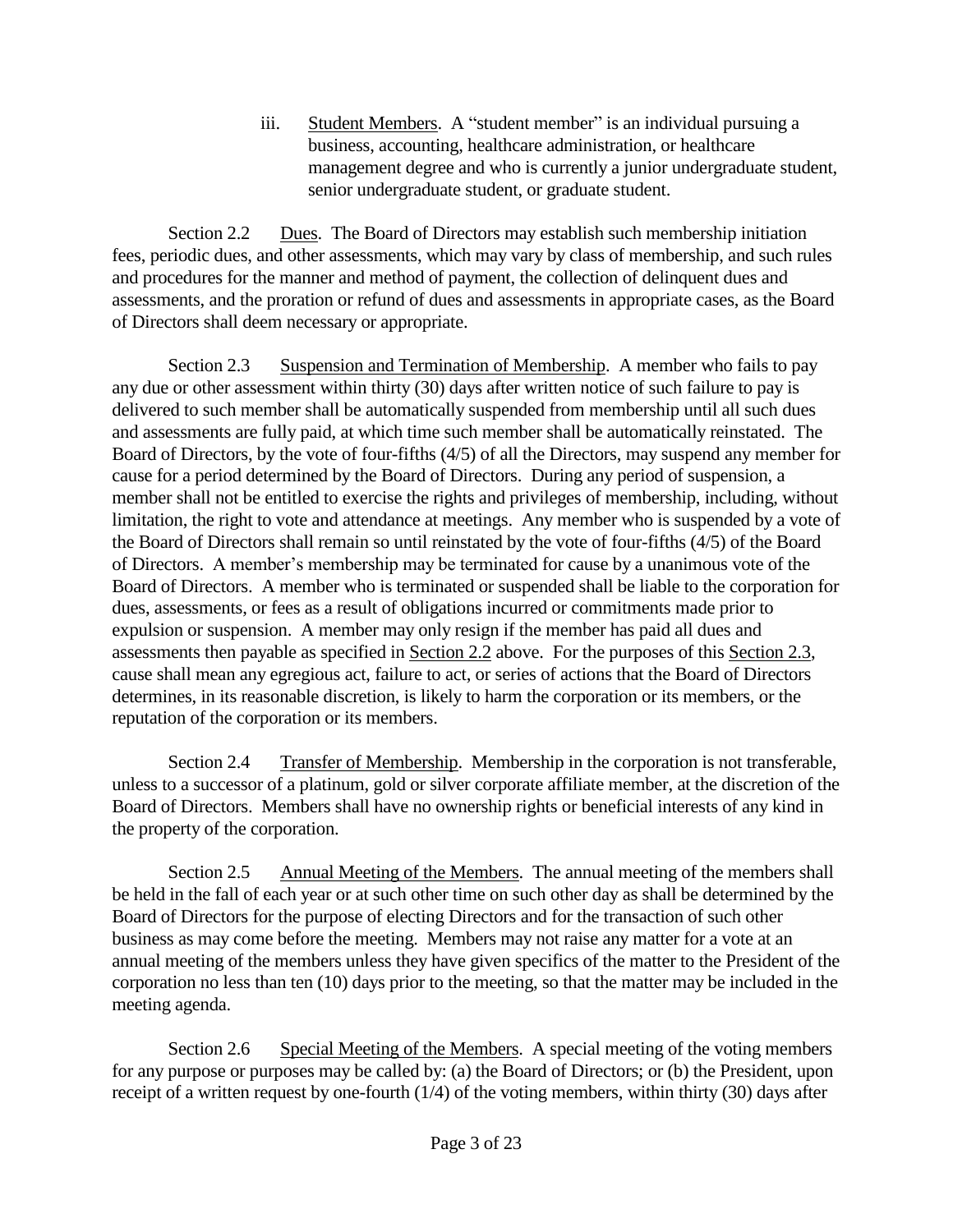the filing of such a request with the Board of Directors or President. The business that may be transacted during a special meeting of the members shall be limited to the purpose or purposes set forth in the notice of the meeting.

Section 2.7 Place of Meetings. Each meeting of the members shall be held at such place, either within or outside Colorado, as may be designated in the notice of meeting. Any or all members may participate in any meeting through the use of any means of communication by which all persons participating in the meeting may hear each other during the meeting.

Section 2.8 Notice of Meetings. Except as otherwise prescribed by statute, written notice of each meeting of the members stating the place, date, and time of the meeting, and, in the case of a special meeting, the purpose or purposes for which the meeting is called, shall be delivered no fewer than ten (10) calendar days nor more than forty (40) calendar days before the date of the meeting, either personally, by mail or private carrier, or by facsimile, electronic transmission, or any other form of wire or wireless communication, by or at the direction of the President, or the Secretary, or the other officer or person calling the meeting to order. If mailed, such notice shall be deemed delivered when deposited in the United States mail, addressed to each member at such member's address as it appears in the records of the corporation, with postage thereon prepaid. If delivered by private carrier, such notice is deemed delivered upon deposit with the carrier. If transmitted by facsimile, electronic transmission, or by any other form of wire or wireless communication, such notice shall be deemed to be given when the transmission is complete. Any member may waive notice of any meeting before, at, or after such meeting. The attendance in person or by proxy of a member at a meeting shall constitute a waiver of notice of such meeting, unless the member at the beginning of the meeting objects to holding the meeting or transacting business at the meeting because of lack of notice or defective notice. A member's attendance at a meeting also waives objection to consideration of a particular matter at the meeting that is not within the purpose or purposes described in the meeting notice, unless the member objects to considering the matter when it is presented.

Section 2.9 Quorum and Action of the Members. Except as otherwise required by the Act, the articles of incorporation, or these bylaws, twenty (20) voting members present at a meeting of the members shall constitute a quorum of the members with respect to such matter. With respect to all matters other than the election of officers / Directors, action is approved if a quorum exists and if the votes cast in favor of the action exceed the votes cast in opposition of the action, unless otherwise required by the Act. In an election of officers / Directors, each voting member will be entitled to one vote for each vacant position. The officer / Director candidate receiving the most votes for each office shall be elected to that office. If less than a quorum of the members are represented at a meeting, a majority of the members so represented may adjourn the meeting from time to time for a period not to exceed sixty (60) days at any one adjournment without further notice other than an announcement at the meeting. At such adjourned meeting, at which quorum shall be represented, any business may be transacted which might have been transacted at the meeting as originally notified.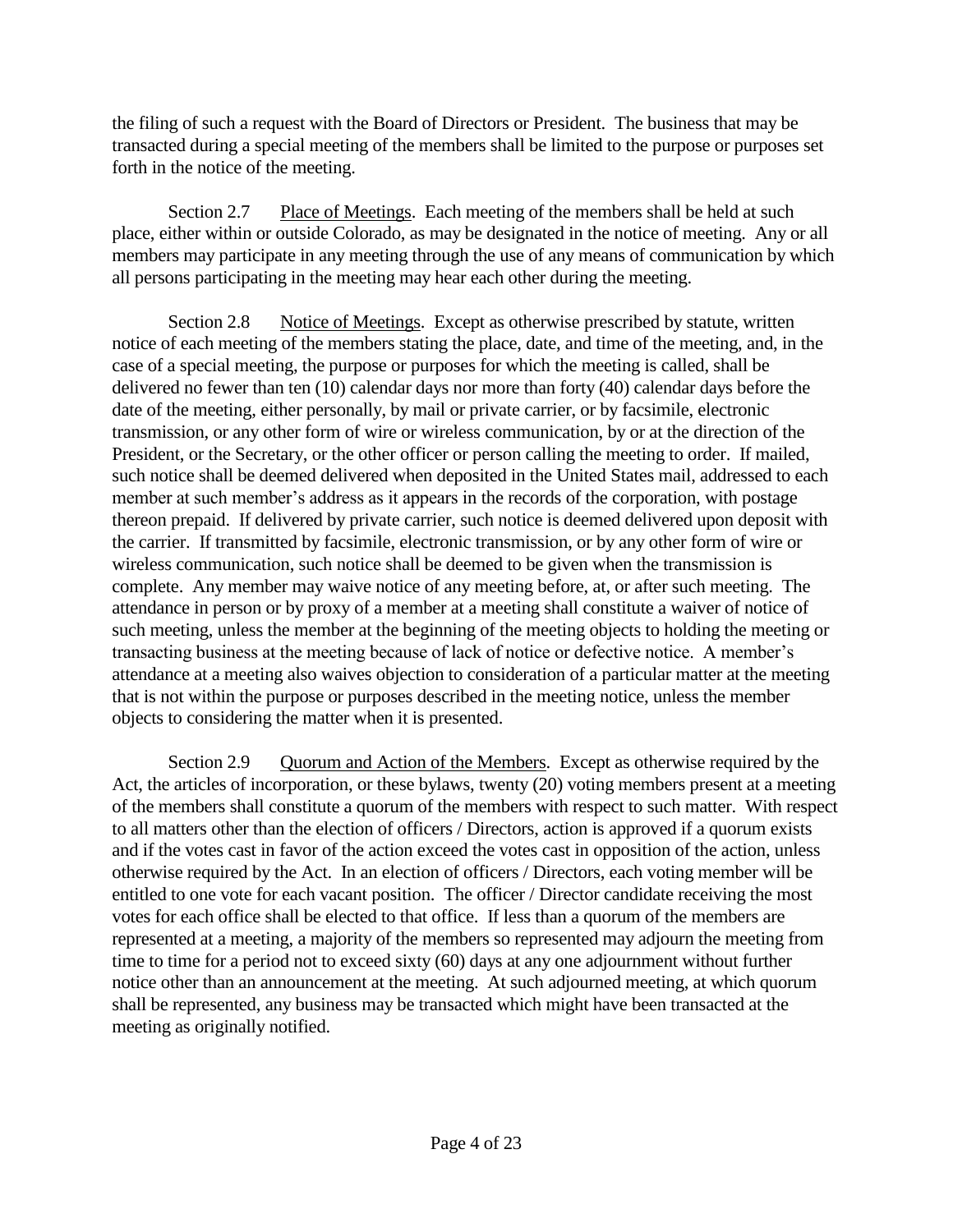### Section 2.10 Voting Rights; Proxies.

- a. Each voting member is entitled to one vote on each matter submitted to a vote of the voting members. Cumulative voting shall not be allowed.
- b. At each meeting of the voting members, a member entitled to vote thereat may vote by proxy executed in writing by the member or by such member's duly authorized attorney in-fact. Such proxy shall be delivered to the corporation before or at the time of the meeting in any manner permitted by C.R.S. § 7-127- 203. No proxy shall be valid after eleven months from the date of its execution, unless otherwise provided in the proxy.
- c. The Board of Directors is not required to prepare a members' list in connection with any meeting of the members.
- d. Members may vote pursuant to a voting agreement only if such agreement is filed with the Secretary of the corporation prior to such vote.

Section 2.11 Action without a Meeting. Any action required or permitted to be taken at a meeting of the members or any committee thereof may be taken without a meeting either by unanimous written or electronic consent or by written or electronic ballot. Action by unanimous written consent is taken when a consent in writing, setting forth the action to be taken, is signed by all of the voting members entitled to vote with respect to the subject matter thereof. Such consent (which may be signaled in counterparts) shall have the same force and effect as a unanimous vote of all the members entitled to vote thereon. Action by written ballot may be taken as provided under the Act. A written ballot may not be revoked.

#### **ARTICLE III Officers and Agents**

Section 3.1 Designation and Qualifications.

- a. Composition. The Board of Directors shall consist of the five Officers of the Association's Executive Committee and up to seven additional Committee Chairs and Co-Chairs for a maximum of twelve Committee positions. The Board of Directors may also appoint, designate, or authorize such other officers, assistant officers, and agents, as the Board of Directors considers necessary or useful from time to time. The composition of the Board should reflect the diversity, including geographical, of the members of the Association.
- b. Executive Officer Positions. The five officers of the corporation shall include the President, President-Elect, Immediate Past President, Secretary, and Treasurer.
- c. Executive Officer Qualifications. Officers shall satisfy the following qualifications: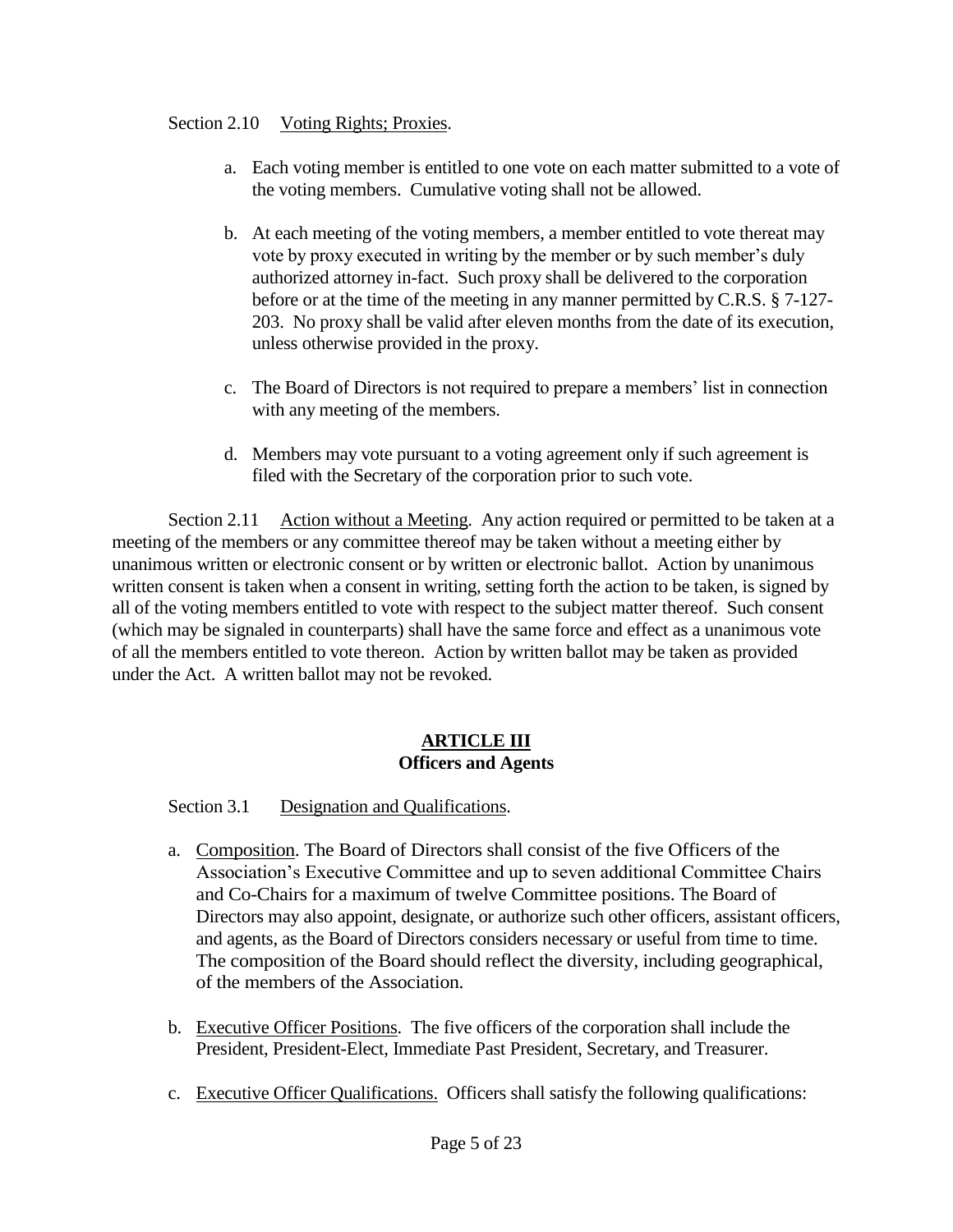- i. Each officer must be a natural citizen who is eighteen (18) years of age or older;
- ii. Each Executive officer must be a voting member of the corporation; and, except for Secretary and Treasurer, have achieved a minimum of CMPE. Those serving on the Executive Committee have to be members of the Association.
- iii. The President and President-Elect must be members of the national Medical Group Management Association.

Section 3.2 Election of President-Elect, Treasurer, Secretary and Vacated Positions. The nominating committee of the Board of Directors described in Article IV shall nominate candidates for Secretary, Treasurer, and any vacated elected position that is open at the time of the annual meeting of the members. The nominating committee shall provide to the members notice of its nominee for each such position no later than ten (10) days prior to the annual meeting of the members. Additionally, members will be notified of any open positions and nominations will be accepted from the members entitled to vote up to ten (10) days prior to the annual meeting of the members. At each annual meeting of the members, any vacated elected positions shall be elected by the voting members in accordance with the procedures set forth in Article II.

# Section 3.3 Automatic Appointment of President and Immediate Past President.

- a. Immediate Past President. Upon the expiration of the President's term as President, such individual shall automatically be appointed to the office of Immediate Past President for the next term. If the individual who served as President vacated that office during his or her term as President, then the office of the Immediate Past President for the next term shall be elected by the members in accordance with the procedure described in Section 3.2.
- b. President. Upon the expiration of the President-Elect's term as President-Elect, such individual shall automatically be appointed to the office of President for the next term. If the individual who served as President-Elect vacated that office during his or her term as President-Elect, then the office of President for the next term shall be elected by the members in accordance with the procedure described in Section 3.2.
- c. President-Elect. The President-Elect will be elected by the membership and will move through the positions of President and then Past President constituting a three-year term.

Section 3.4 Reserved.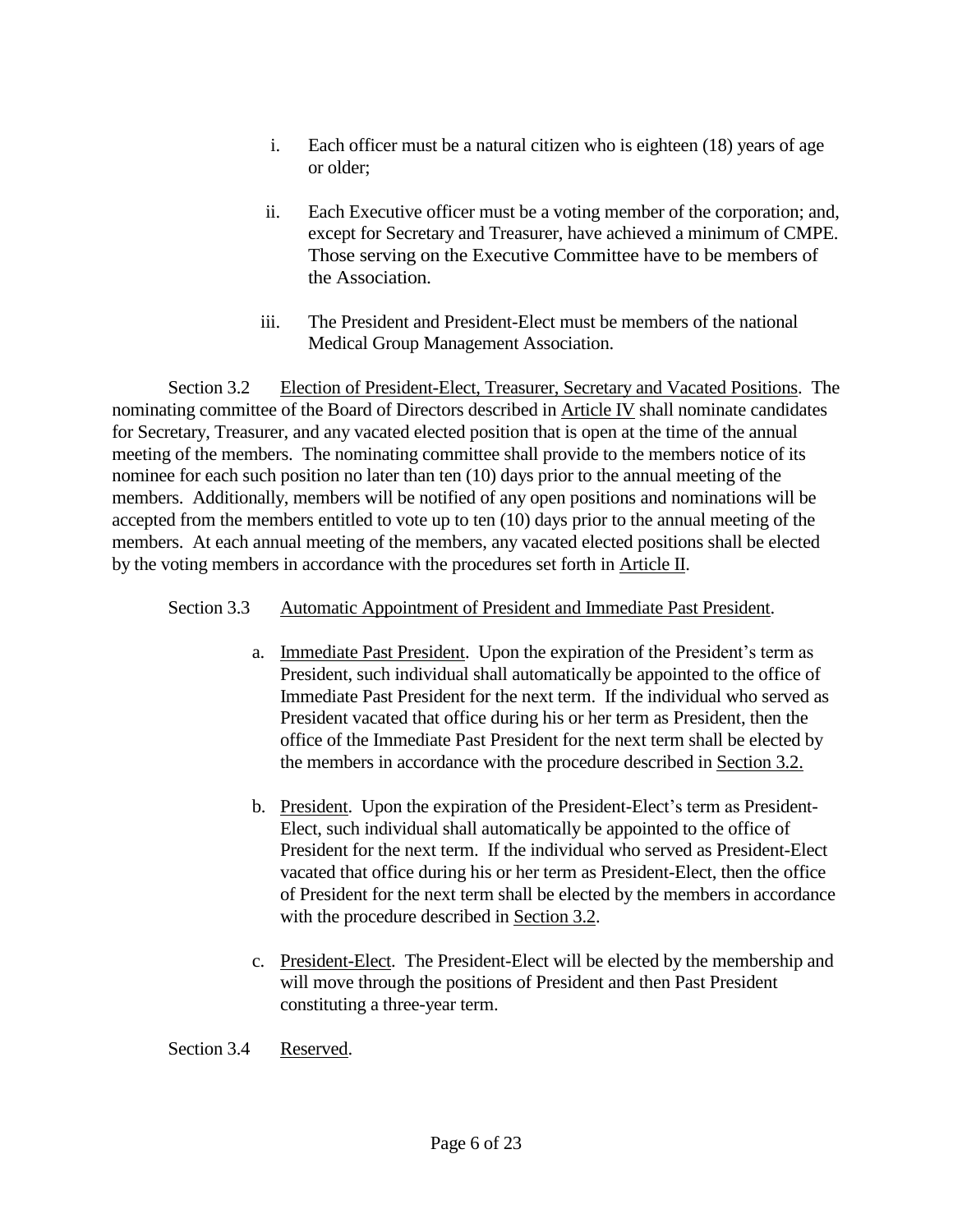Section 3.5 Compensation. Officers of the corporation shall receive no compensation from the corporation for their services as officers.

Section 3.6 Authority and Duties of Officers. The President shall serve as the Board Chair. The Board of Directors shall have supervision, control and direction of the affairs of the Association, its committees and publications; shall determine its policies or changes therein; shall actively pursue these objectives, supervise the disbursement of its funds, and shall be responsible for the interpretation of these bylaws. The Board may adopt such rules and regulations for the conduct of its business as shall be deemed advisable.

- a. President. The President shall, subject to the direction and supervision of the Board of Directors: (i) be the chief executive officer of the corporation and have general and active control of its day-to-day affairs and business and general supervision of its officers, agents, and employees; (ii) preside at all meetings of the members and of the Board of Directors; (iii) see that all resolutions of the Board of Directors are carried into effect; (iv) communicate to the membership on matters affecting the corporation between meetings; and (v) perform all other duties incident to the office of President and as from time to time may be assigned to such office by the Board of Directors.
- b. President-Elect. The President-Elect shall: (i) perform all duties of the President during his or her absence and will assist the President in the fulfillment of his or her executive duties as directed by the President; and (ii) perform all other duties incident to the office of President-Elect and such other duties as from time to time may be assigned to the President-Elect by Board of Directors.
- c. Secretary. The Secretary shall serve a 2-year term of office and may be eligible for nomination to a second term. The Secretary shall: (i) keep the minutes of the proceedings of the members, the Board of Directors, and any committees of the members of the Board of Directors; (ii) see that all notices are duly given in accordance with the provisions of these bylaws or as otherwise required by law; (iii) be custodian of the corporate records and of the seal of the corporation; (iv) keep at the corporation's registered office or principal place of business within or outside of Colorado, a record containing the names and addresses of all members; and (v) in general, perform all duties incident to the office of Secretary and such other duties as from time to time may be assigned to such office by the President or by the Board of Directors.
- d. Immediate Past President. The Immediate Past President shall assist the President and other officers in the fulfillment of their respective executive duties, as directed by the President. The Immediate Past President shall also serve as chairperson of the nominating committee, as further described in Article IV. The Immediate Past President will serve as the Chair of the Past President Scholarship Fund and will no longer be required to pay dues to the association.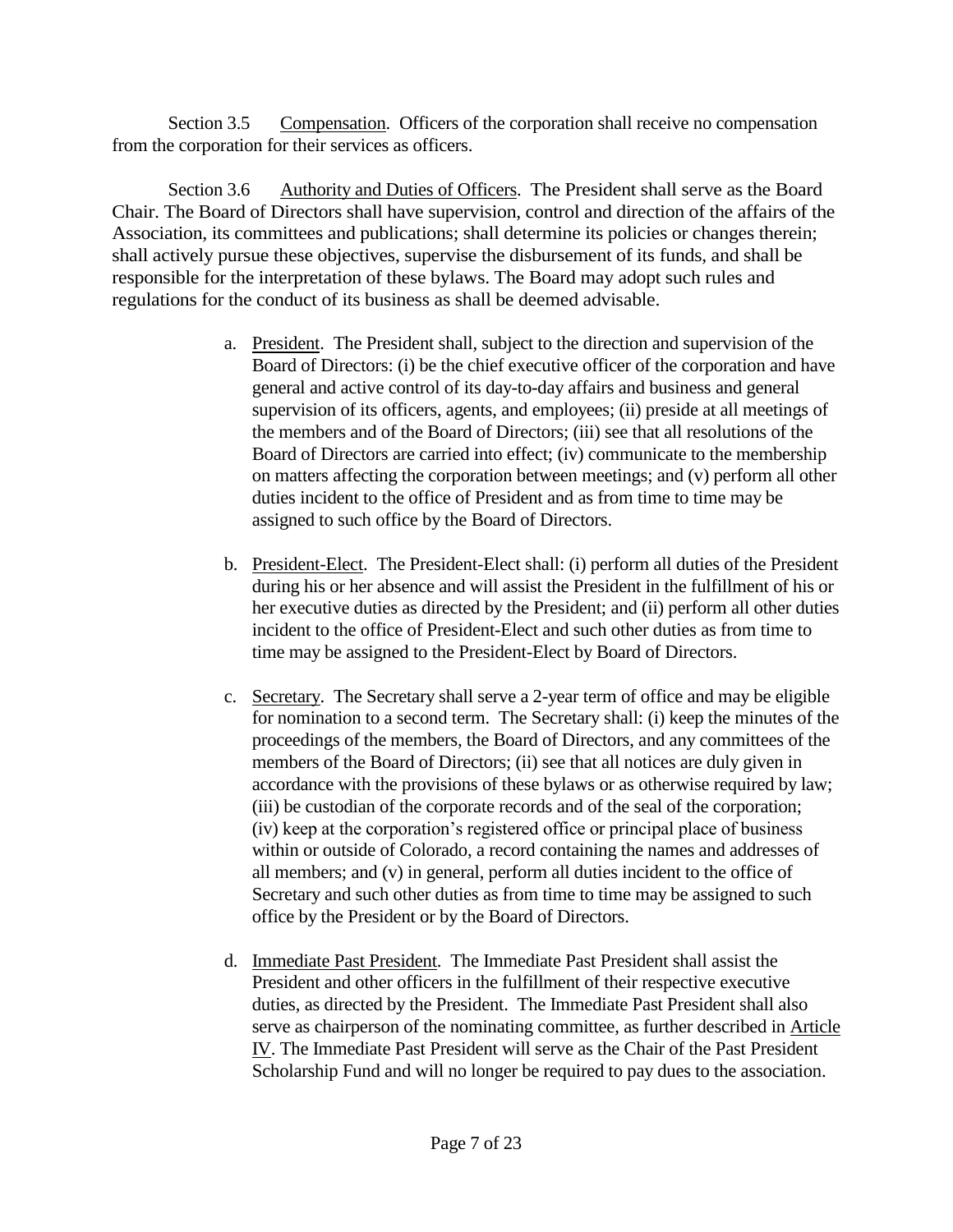- e. Treasurer. The Treasurer shall serve a 2-year term of office and may be eligible for nomination to a second term. Treasurers cannot serve more than two (2) consecutive terms as Treasurer without a break in service of at least one (1) term. The Treasurer develops the annual budget and presents it to the Board of Directors for approval. The budget is presented to the membership at the annual Business Meeting following approval by the Board. The Treasurer shall also:
	- i. ensure notices of dues payable are sent; dues are collected and deposited in a bank approved by the Board of Directors;
	- ii. make disbursements upon the direction of the Board of Directors; and
	- iii. keep accounting records as directed by the Association's professional advisors.

Section 3.7 Resignation; Removal; Vacancies. As each of the officers serve as *ex officio* members of the Board of Directors, officers are subject to the same resignation, removal, and vacancy provisions governing the Board of Directors as set forth in Article IV below. If a Director resigns, is removed, or otherwise leaves his or her Directorship vacant, such Director shall also be deemed to have resigned, been removed, or vacated, as the case may be, his or her position as an officer of the corporation.

#### **ARTICLE IV Board of Directors**

Section 4.1 General Powers; Authority and Responsibility. Except as otherwise provided in the Act, the articles of incorporation, or these bylaws, all corporate powers shall be exercised by or under the authority of, and the business affairs of the corporation shall be managed by, its Board of Directors.

Section 4.2 Composition. The Board of Directors shall consist of the five (5) Officers of the Association's Executive Committee and up to seven additional Directors for a maximum number of twelve (12) Directors and a minimum of eight (8). The composition of the Board should reflect the diversity, including geographical, of the members of the Association. The Directors who are not part of the Executive Committee may serve as Committee Chairpersons. Any action of the members of the Board of Directors to change the number of Directors, whether expressly by resolution or by implication through the election of additional Directors, shall constitute an amendment to these bylaws changing the number of Directors, provided such action otherwise satisfies the requirements for amending these bylaws, as provided in the Act, the articles of incorporation, or these bylaws.

Section 4.3 Executive Committee. The Directors elected by the members as President, President-Elect, Past President, Secretary and Treasurer shall constitute the Executive Committee of the Board of Directors. They may also be referred to as the Officers of the Board of Directors or Association.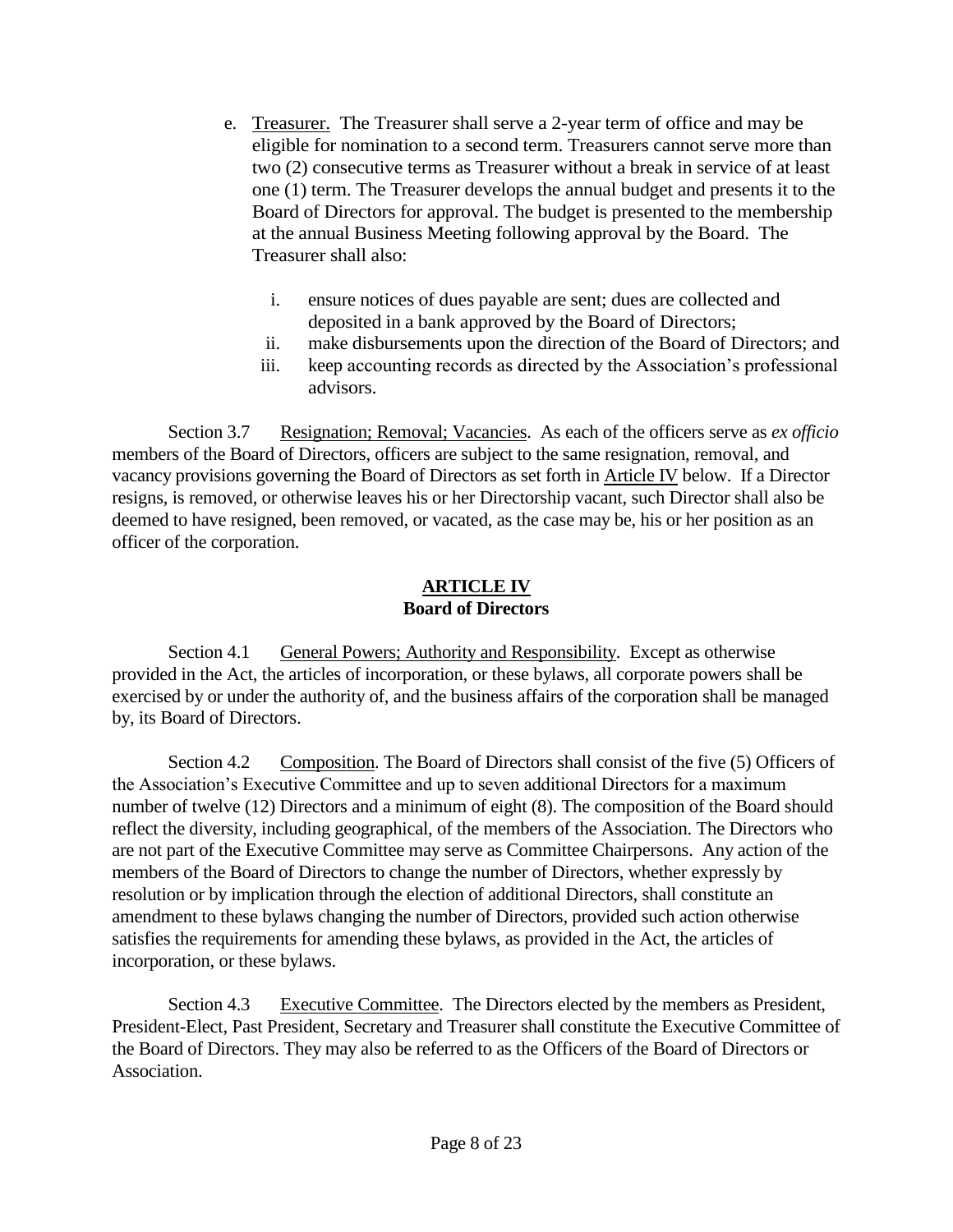Section 4.4 Membership Requirement. A member of the Board of Directors shall have been a member of the Association for a minimum of one (1) year. All Directors are strongly encouraged to be active members of the national Medical Group Management Association and the American College of Medical Practice Executives.

Section 4.5 Term of Office. The President-Elect will be elected by the membership and will move through the positions of President and then Past President constituting a three-year term. Except as provided otherwise in these bylaws and except as the Board determines necessary to implement the staggering of terms, the remaining Directors shall serve for a term of two (2) years commencing on the date of the annual meeting at which they are elected and until their successors have been elected and assume office. Terms of the remaining Directors will be staggered in order to ensure continuity of leadership. The Board shall adopt the procedures necessary to establish and maintain the staggered terms. All Directors are limited to two (2) consecutive terms of office except that a Director who is elected as Treasurer may serve, if so elected, two (2) consecutive terms as Treasurer. There must be at least a one-year break in service before a person who has served the above maximum consecutive terms can return to the Board.

Section 4.6 Nominations. Prior to the annual meeting, the Nominating Committee as defined in Article IV shall call for nominations from the general membership and subsequently present a slate of candidates including President-Elect, Secretary, Treasurer and any open positions on the Board of Directors for the ensuing year to be voted on at the next annual meeting. Members shall be notified of the slate in writing at least thirty (30) days before the meeting.

Section 4.7 Resignation; Removal; Vacancies. Any Director may resign at any time by giving written notice to the President or to the Secretary of the corporation. A Director's resignation shall take effect at the time specified in such notice and, unless otherwise specified therein, the acceptance of such resignation shall not be necessary to make it effective. A Director shall be deemed to have resigned in the event of such Director's incapacity as determined by a court of competent jurisdiction. Any Director who is appointed by the Board of Directors may be removed at any time, for cause, by the affirmative vote of at least three-fourths (3/4) of the remaining Board of Directors. Any Director who is elected by the members may be removed only by a majority vote of the members. Any vacancy on the Board of Directors occurring between annual meetings of the members shall be filled by appointment by the Board of Directors, and in consultation with the nominating committee. A Director so appointed to fill a vacancy shall serve the unexpired term of his or her predecessor. A Director so appointed to the roles of President, President-Elect, or Secretary shall not be automatically appointed to another office as set forth in Section 3.3; rather, the position to which the filled office would have succeeded shall be filled as a vacant office in accordance with Section 3.2.

Section 4.8 Regular Meetings. No less than two regular annual meetings of the Board of Directors shall be held at the time and place, either within or outside Colorado, determined by the Board of Directors, for the purpose of the transaction of any such business as may come before the meeting. The Board of Directors may provide by resolution the time and place, either within or outside Colorado, for the holding of additional regular meetings. Notice of regular meetings of the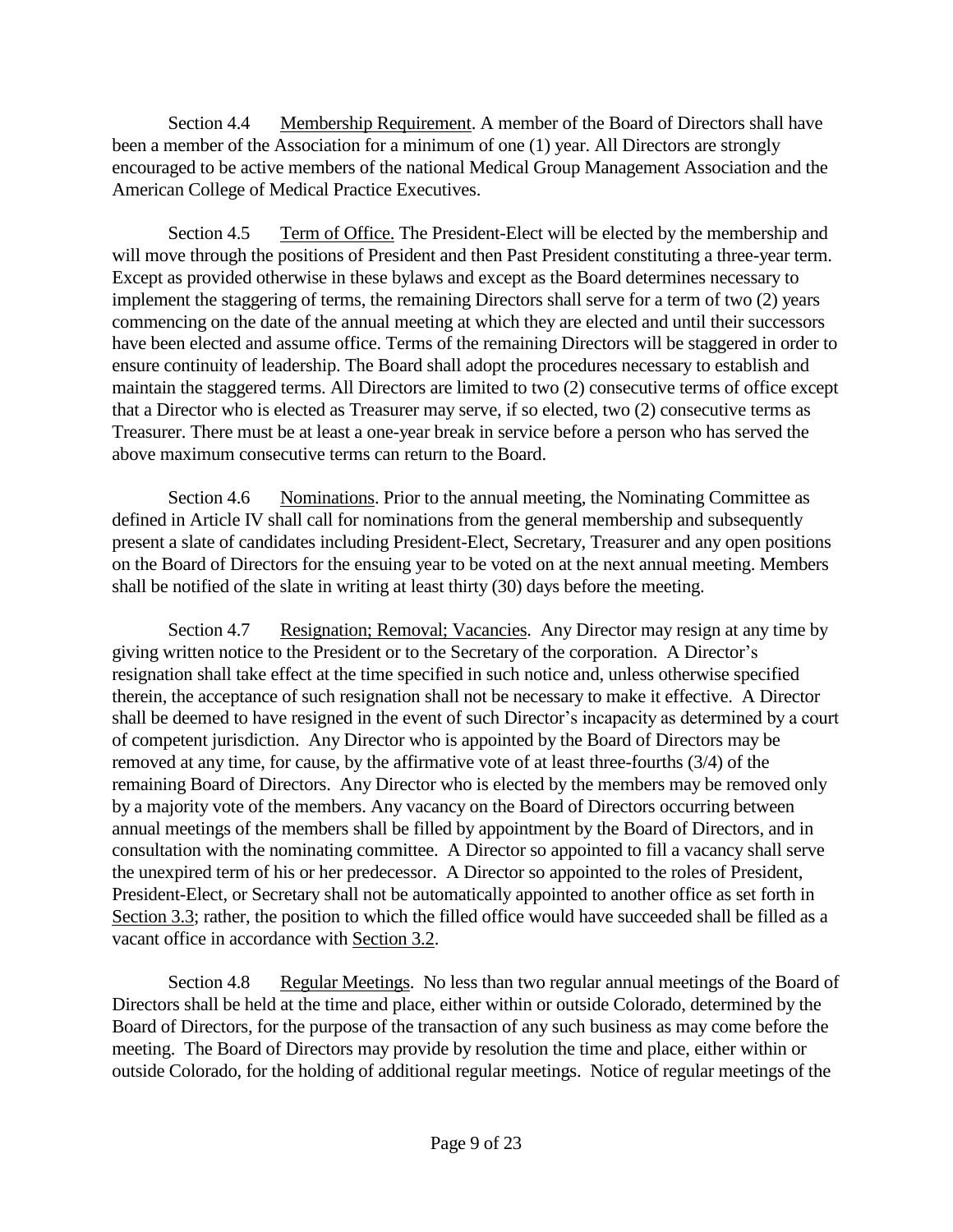Board of Directors shall be given to all Directors not less than thirty (30) calendar days before the meeting is to be held.

Section 4.9 Special Meetings. Special meetings of the Board of Directors may be called by the President or at the request of three (3) Directors. The person or persons authorized to call special meetings of the Board of Directors may fix the time and place, either within or outside Colorado, for holding any special meeting of the Board of Directors called by them. Notice of special meetings of the Board of Directors shall be given to all Directors not less than seventy-two (72) hours before the meeting is to be held.

# Section 4.10 Notice of Meetings.

- a. Requirements. Notice of each meeting of the Board of Directors stating the date, time, and place of the meeting shall be given to each Director at such Director's business or residential address by the mailing of written notice by first class, certified, or registered mail, or by personal delivery or private carrier of written notice, or by telephone, facsimile, electronic transmission or any other form of wire or wireless communication (and the method of notice need not be the same as to each Director). Written notice, if in a comprehensible form, is effective at the earliest of: (i) the date received; (ii) five days after its deposit in the United States mail, as evidenced by the post-mark, if mailed correctly addressed and with first postage affixed; and (iii) the date shown on the return receipt, if mailed by registered or certified mail, return receipt requested, and the receipt is signed by or on behalf of the addressee. If transmitted by facsimile, electronic transmission, or other form of wire or wireless communication, notice shall be deemed to be given when the transmission is complete.
- b. Waiver of Notice. A Director may waive notice of any meeting before or after the time and date of the meeting stated in the notice. Except as otherwise provided in this Section 4.10.b., the waiver shall be in writing and signed by the Director entitled to the notice. Such waiver shall be delivered to the corporation for filing with the corporate records, but such delivery and filing shall not be conditions of the effectiveness of the waiver. A Director's attendance at or participation in a meeting waives any required notice to that Director of the meeting, unless: (i) at the beginning of the meeting or promptly upon the Director's later arrival, the Director objects to holding the meeting or transacting business at the meeting because of lack of notice or defective notice and does not thereafter vote for, or assent to, action taken at the meeting; or (ii) if special notice was required of a particular purpose pursuant to the Act or these bylaws, the Director objects to transacting business with respect to the purpose for which such special notice was required and does not thereafter vote for or assent to action taken at the meeting with respect to such purpose.
- c. Deemed Assent. A Director of the corporation who is present at a meeting of the Board of Directors when corporate action is taken is deemed to have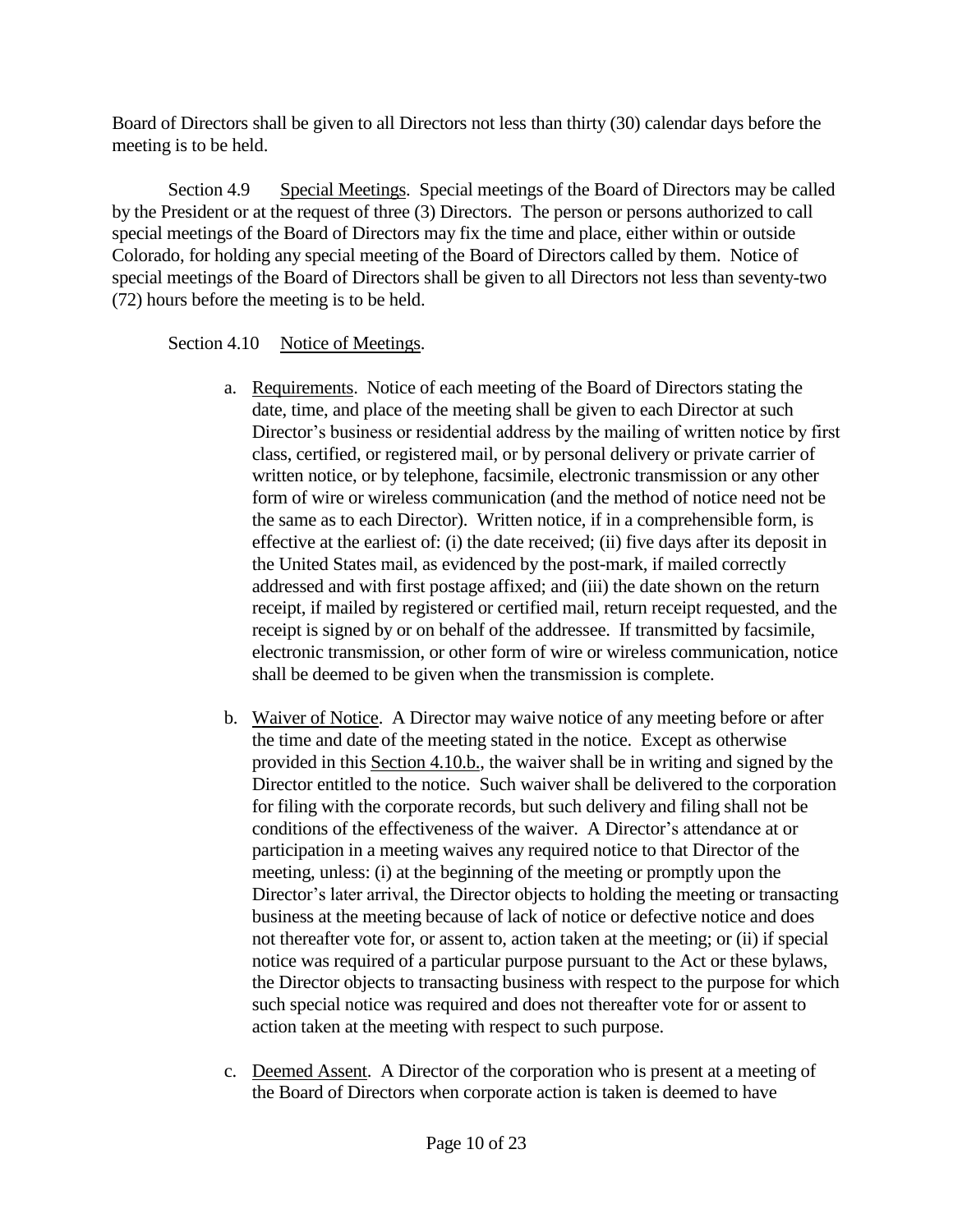assented to all action taken at the meeting, unless: (i) the Director objects at the beginning of the meeting, or promptly upon the Director's arrival, to holding the meeting or transacting business at the meeting and does not thereafter vote for or assent to any action taken at the meeting; or (ii) the Director contemporaneously requests the Director's dissent or abstention as to any specific action taken be entered into the minutes of the meeting; or (iii) the Director causes written notice of the Director's dissent or abstention as to any specific action to be received by the presiding officer of the meeting before the adjournment thereof or by the corporation promptly after the adjournment of the meeting. Such right of dissension or abstention is not available to a Director who votes in favor of the action taken.

Section 4.11 Quorum and Voting. A majority of the Directors in office immediately before a meeting begins shall constitute a quorum for the transaction of business at any meeting of the Board of Directors and the vote of a majority of the Directors present in person at a meeting at which quorum is present shall be the act of the Board of Directors, unless otherwise required by the Act, the articles of incorporation, or these bylaws. If less than a quorum is present at a meeting, a majority of the Directors present may adjourn the meeting from time to time without further notice other than an announcement at the meeting, until a quorum is present.

Section 4.12 Voting by Proxy. For purposes of determining quorum with respect to a particular proposal, and for purposes of casting a vote for or against a particular proposal, a Director may be deemed to be present at a meeting and vote if the Director has granted a signed written proxy to another Director who is present at the meeting, authorizing the other Director to cast the vote that is directed to be cast by the written proxy with respect to the particular proposal that is described with reasonable specificity in the proxy. Except as provided in this Section 4.12 and as permitted by Section 4.14, Directors may not vote or otherwise act by proxy.

Section 4.13 Meetings by Telephone. Members of the Board of Directors or any committee thereof may participate in a regular or special meeting by, or conduct the meeting through the use of, any means of communication by which all Directors participating may hear each other during the meeting. A Director participating in a meeting by this means is deemed to be present in person at the meeting.

Section 4.14 Action without a Meeting.

a. Any action required or permitted to be taken at a meeting of the Board of Directors or any committee thereof may be taken without a meeting if each and every member of the Board or committee in writing either: (i) votes for such action; (ii) votes against such action; or (iii) abstains from voting. Each Director or committee member who delivers a writing described in this Section 4.14.a. to the corporation shall be deemed to have waived the right to demand that action not be taken without a meeting.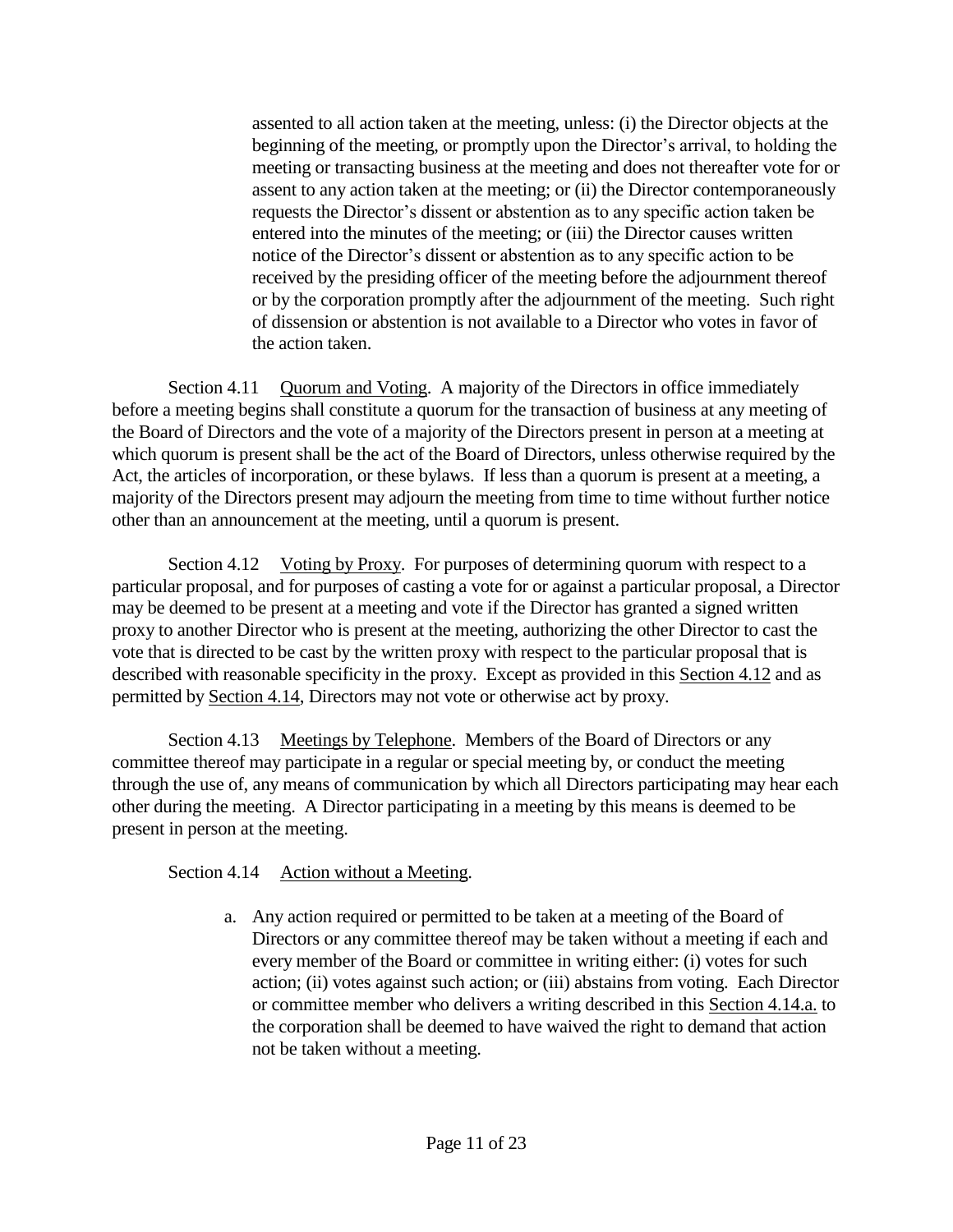- b. Action is taken under this Section 4.14 only if the affirmative vote for such action equals or exceeds the minimum number of votes that would be necessary to take such action at a meeting at which all of the Directors then in office were present and voted.
- c. No action taken pursuant to this Section 4.14 shall be effective unless writings describing the action taken and otherwise satisfying the requirements of Section 4.14.a, signed by all Directors and not revoked pursuant to Section 4.14.d, are received by the corporation. Any such writing may be received by the corporation by electronically transmitted facsimile or other form of wire or wireless communication providing the corporation with a complete copy of the document, including a copy of the signature on the document. Action taken pursuant to this Section 4.10 shall be effective when the last writing necessary to effect the action is received by the corporation unless the writings describing the action taken set forth a different effective date.
- d. Any Director who has signed a writing pursuant to this Section 4.14 may revoke such writing by a writing signed and dated by the Director describing the action and stating that the Director's prior vote with respect thereto is revoked, if such writing is received by the corporation before the last writing necessary to effect the action is received by the corporation.
- e. Action taken pursuant to this Section 4.14 has the same effect as action taken at a meeting of the Directors and may be described as such in any document.
- f. All signed written instruments necessary for any action taken pursuant to this Section 4.14 shall be filed with the minutes of the meetings of the Board of Directors.

Section 4.15 Resolution of Deadlocks. To the extent a deadlock exists, Board of Directors may seek resolution on their own or may seek a neutral third-party facilitator that may or may not have decision-making authority regarding the outcome of such deadlock.

Section 4.16 Compensation. Directors shall not receive compensation for their services as such; however, the reasonable expenses of Directors of attendance at Board meetings may be paid or reimbursed by the corporation. Directors shall not be disqualified to receive reasonable compensation for services rendered to, or for the benefit of, the corporation in any other capacity.

Section 4.17 Committees. The following committees are hereby established. By one or more resolutions adopted by the vote of a majority of the Directors present in person at a meeting at which a quorum is present, the Board of Directors may designate from among its members one or more other committees, each of which, to the extent provided in the resolution establishing such committee, shall have and may exercise all of the authority of the Board of Directors, except as prohibited by the Act. The delegation of authority to any committee shall not operate to relieve the Board of Directors or any individual Director from any responsibility or standard of conduct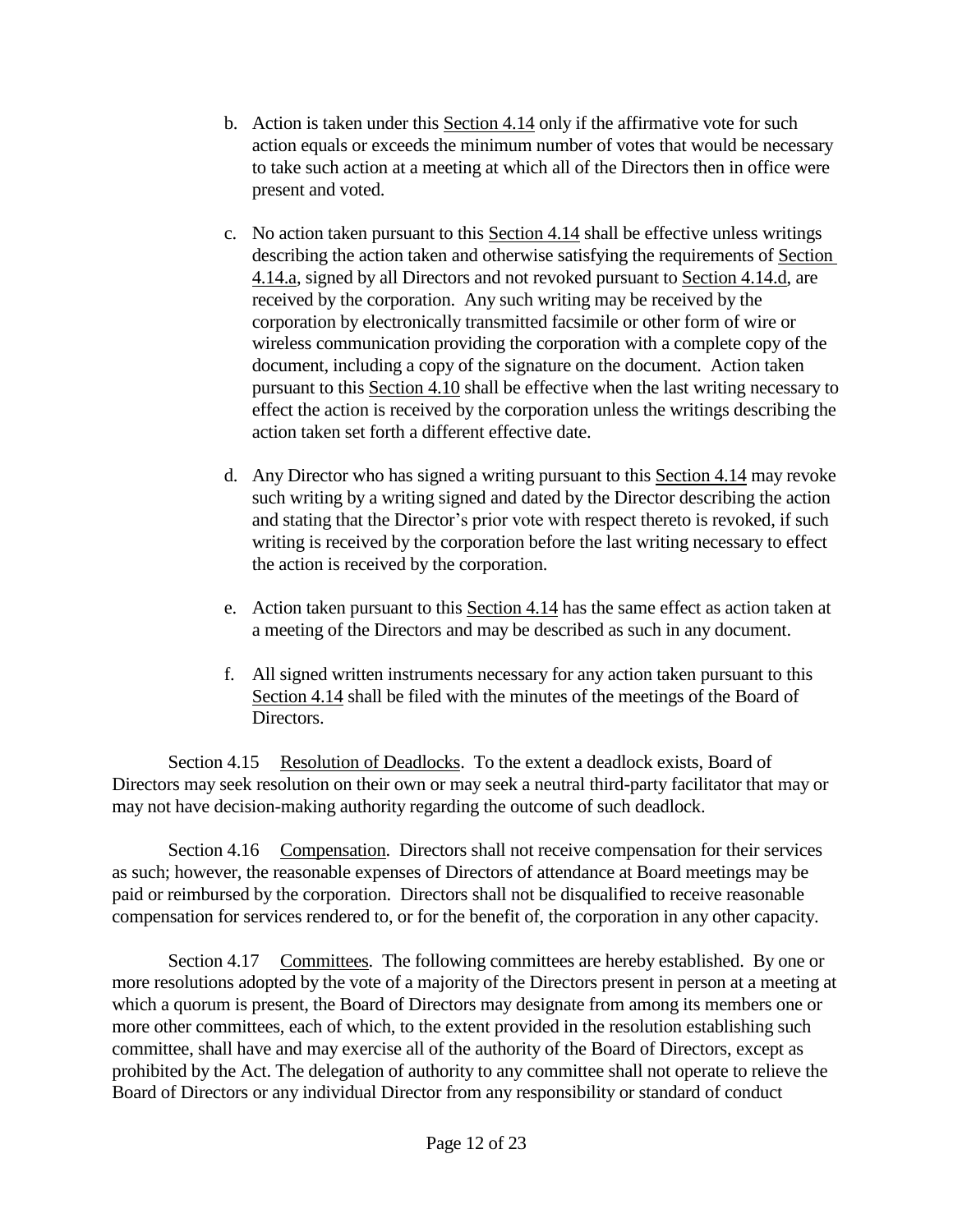imposed by law or these bylaws. Rules governing procedures for meetings of any committee shall be the same as those set forth in these bylaws or the Act for the Board of Directors, unless the Board or the committee itself determines otherwise.

- a. Nominating Committee.
	- i. Nomination of Officers / Directors. The President shall appoint, with the approval of the Board of Directors, a nominating committee which will consist of three voting members, one of whom shall be the Immediate Past President who will serve as the chairperson of the committee. Each year, the nominating committee will nominate candidates to fill the vacancies in the officer / Director positions that arise as a result of the expiration of terms or otherwise. The list of nominated candidates shall be presented to the voting members not less than thirty (30) days prior to the date of election of vacant officer / Director seats. The nominating committee chairperson will conduct an election at the annual meeting of the members.
	- ii. Selection of Life Time Membership Recipient. The nominating committee may, in its discretion and in accordance with a selection process determined by the nominating committee, nominate a candidate to become a life time member to the Board of Directors. The Board of Directors has the authority to accept, deny, or pick a different life time member of their choosing. The recipient of the life time membership will be presented at one of the corporation's annual conferences or such other forum as determined appropriate by the Board of Directors.

Section 4.18 Advisory Boards. The Board of Directors may from time to time form one or more advisory boards, committees, auxiliaries or other bodies composed of such members having such rules of procedure, and having such chair, as the Board of Directors shall designate (*e.g.*, appointment of members to work with the National MGMA and other related health care organizations, as appropriate). The name, objectives, and responsibilities of each such advisory board, and the rules and procedures for the conduct of its activities shall be determined by the Board of Directors. An advisory board may provide such advice, services, and assistance to the corporation, and carry out such duties and responsibilities for the corporation as may be designated by the Board of Directors; except that, if any such committee or advisory board has one or more members thereof who are entitled to vote on committee matters and who are not then also Directors, such committee or advisory board may not exercise any power or authority reserved to the Board of Directors by the Act, the articles of incorporation, or these bylaws. Further, no advisory board shall have authority to incur any corporate expense or make any representation or commitment on behalf of the corporation without the express approval of the Board of Directors or the President of the corporation.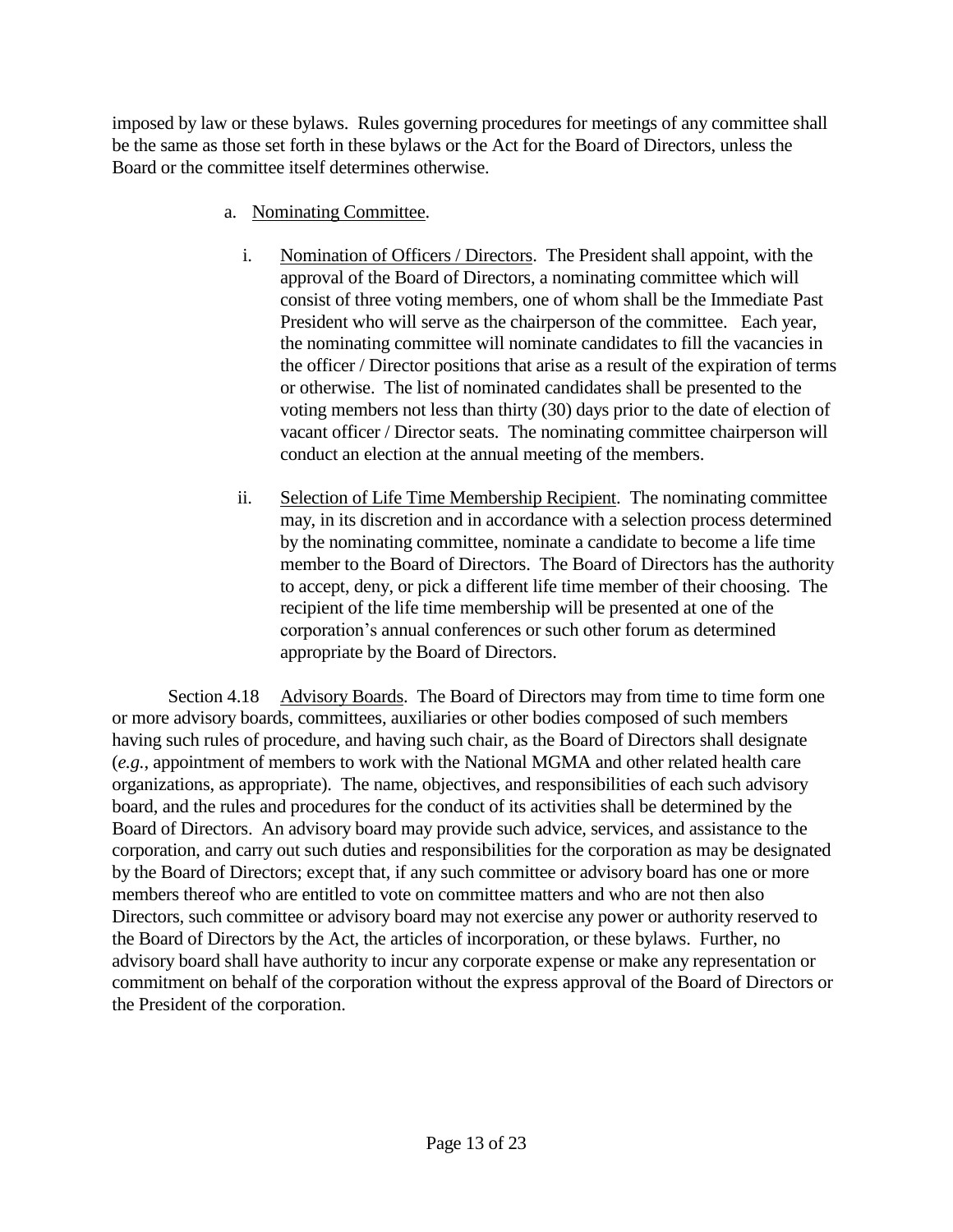### Section 4.19 Associations with Other Organizations.

- a. National MGMA. The corporation shall be affiliated with the national Medical Group Management Association ("*National MGMA*") by entering into an affiliation agreement with the National MGMA, which agreement may be amended from time to time upon approval of the corporation's Board of Directors.
- b. Related Organizations. In order to further the objectives of the corporation, the Board of Directors may establish relationships with other associations of similar purpose that are formed on a local, regional (sub-state or multi-state), or state basis. The Board of Directors shall establish terms and conditions relating to recognized societies and groups in the Board of Directors' discretion. The corporation will consult with the National MGMA if such organizations desire affiliation with the National MGMA. In the event any existing metropolitan or other organization that is affiliated with the National MGMA wishes to expand or change its jurisdiction, the corporation shall consult with the National MGMA on the advisability of such expansion or change.

## **ARTICLE V Fiduciary Matters**

### Section 5.1 Indemnification.

- a. Scope of Indemnification. The corporation shall indemnify each Director, officer, and chair of any committee of the corporation to the fullest extent permissible under the laws of the State of Colorado and may, in its discretion, purchase insurance insuring its obligations hereunder or otherwise protecting the persons intended to be protected by this Section 5.1. The corporation shall have the right, but shall not be obligated, to indemnify any other employee or agent of the corporation not otherwise covered by this Section 5.1 to the fullest extent permissible under the laws of the State of Colorado.
- b. Savings Clause; Limitation. If any provision of the Act or these bylaws dealing with indemnification shall be invalidated by any court or on any ground, then the corporation shall nevertheless indemnify each party otherwise entitled to indemnification hereunder to the fullest extent permitted by law or any applicable provision of the Act or these bylaws that shall not have been invalidated. Notwithstanding any other provision of these bylaws, the corporation shall neither indemnify any person nor purchase any insurance in any manner or to any extent that would jeopardize or be inconsistent with the qualification of the corporation as a section  $501(c)(6)$  tax-exempt organization under the Internal Revenue Code and related statutes, rules, and regulations.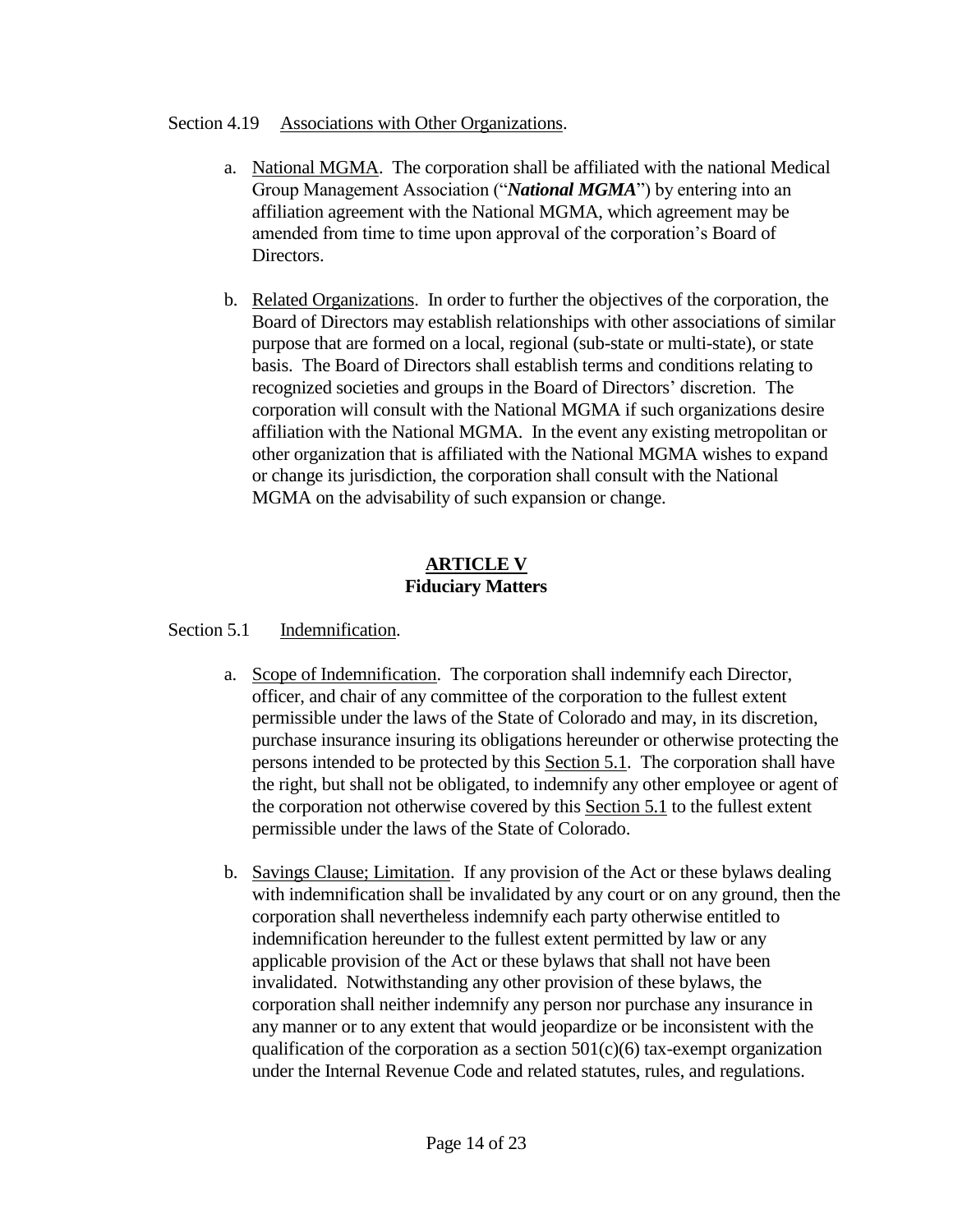### Section 5.2 General Standards of Conduct for Directors and Officers.

- a. Discharge of Duties. Each Director shall discharge the Director's duties as a Director, including the Director's duties as a member of a committee of the Board and each officer with discretionary authority shall discharge the officer's duties under that authority: (i) in good faith; (ii) with the care an ordinary prudent person in a like position would exercise under similar circumstances; and (iii) in a manner the Director or officer reasonably believes to be in the best interest of the corporation.
- b. Reliance on Information, Reports, etc. In discharging duties, a Director or officer is entitled to rely on information, opinions, reports, or statements, including financial statements and other financial data, if prepared or presented by: (i) one or more officers or employees of the corporation whom the Director or officer reasonably believes to be reliable and competent in the matters presented; (ii) legal counsel, a public accountant, or another person as to matters the Director or officer reasonably believes are within such person's professional or expert competence; or (iii) in the case of a Director, a committee of the Board of Directors of which the Director is not a member if the Director reasonably believes the committee merits confidence. A Director or officer is not acting in good faith if the Director or officer has knowledge concerning the matter in question that makes reliance otherwise permitted by this Section 5.2.b. unwarranted.
- c. Liability to Corporation or its Members. A Director or officer shall not be liable as such to the corporation or its members for any action taken or omitted to be taken as a Director or officer, as the case may be, if, in connection with such action or omission, the Director or officer performed the duties of the position in compliance with this Section 5.2.
- d. Director is Not Deemed to be a Trustee. A Director, regardless of title, shall not be deemed to be a "trustee" within the meaning given that term by trust law with respect to the corporation or with respect to any property held or administered by the corporation, including, without limitation, property that may be subject to restrictions imposed by the donor or transferor of such property.

### Section 5.3 Conflicts of Interest.

a. Definition. A conflict of interest arises when any "responsible person" or any "party related to a responsible person" has an "interest adverse to the corporation". A "responsible person" is any individual in a position to exercise substantial influence over the affairs of the corporation, and specifically includes, without limitation, Directors and officers of the corporation. A "party related to a responsible person" includes his or her extended family (including spouse, ancestors, descendants, and siblings, and their respective spouses and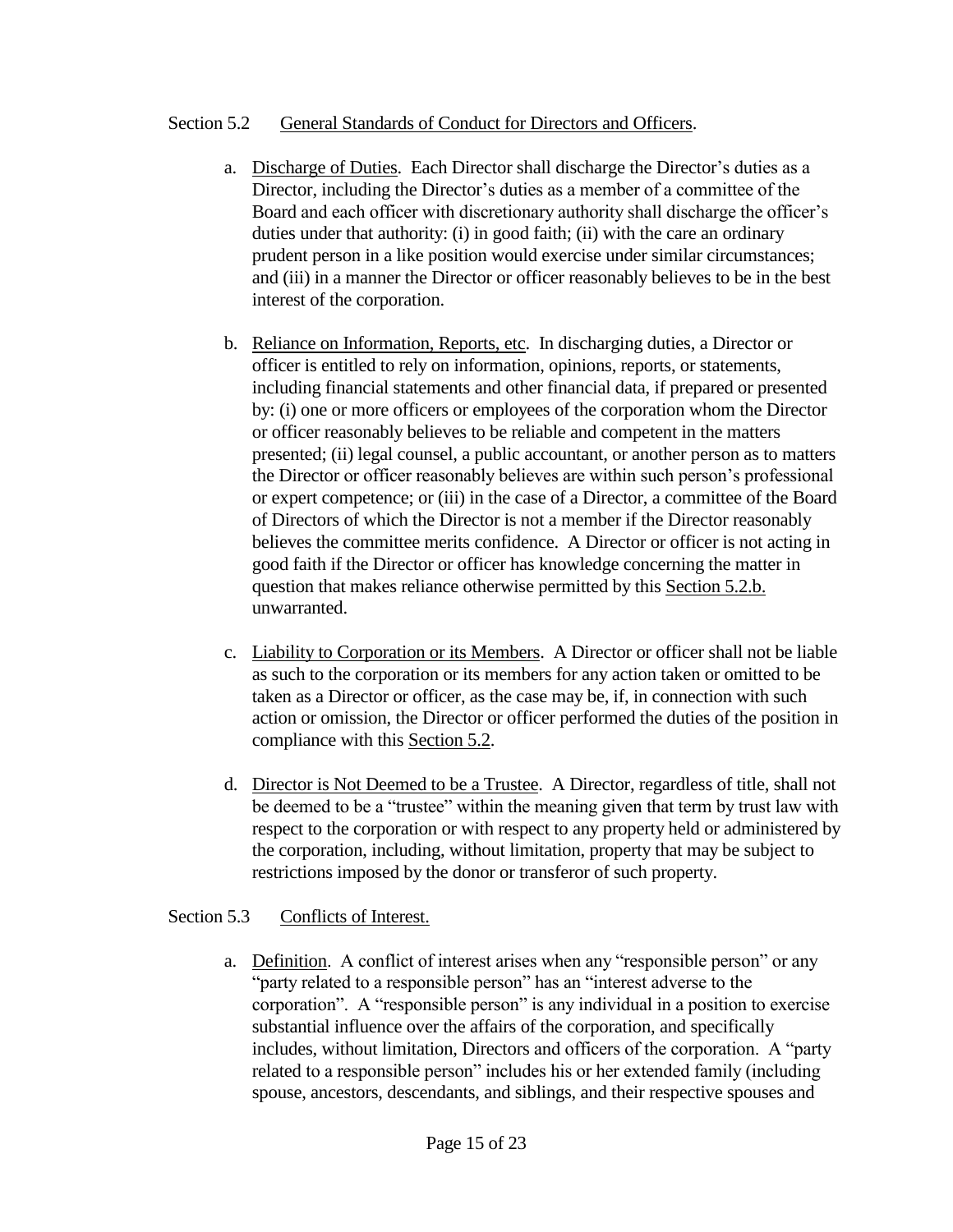descendants), an estate or trust in which the responsible person or any member of his or her extended family has a beneficial interest or a fiduciary responsibility, or an entity in which the responsible person or any member of his or her extended family is a Director, trustee, or officer or has a financial interest. "An interest adverse to the corporation" includes any interest in any contract, transaction, or other financial relationship with the corporation, and any interest in an entity whose best interests may be impaired by the best interests of the corporation, including, without limitation, an entity providing any goods or services to, or receiving any goods or services from, the corporation, an entity in which the corporation has any business or financial interest, and an entity providing goods or services or performing activities similar to the goods or services or activities of the corporation.

- b. Disclosure. If a responsible person is aware that the corporation is about to enter into any transaction or make any decision involving a conflict of interest, (a "conflicting interest transaction"), such person shall: (i) immediately inform those charged with approving the conflicting interest transaction on behalf of the corporation of the interest or position of such person or any party related to such person; (ii) aid the persons charged with making the decision by disclosing any material facts within the responsible person's knowledge that bear on the advisability of the corporation entering into the conflicting interest transaction; and (iii) not be entitled to vote on the decision to enter into such transaction.
- c. Approval of Conflicting Interest Transactions. The corporation may enter into a conflicting interest transaction, provided either:
	- i. The material facts as to the responsible person's relationship or interest and as to the conflicting interest transaction are disclosed or are known to the Board of Directors or to a committee of the Board of Directors that authorizes, approves, or ratifies the conflicting interest transaction, and the Board or committee in good faith authorizes, approves, or ratifies the conflicting interest transaction by the affirmative vote of a majority of the disinterested Directors on the Board or committee, even though the disinterested Directors are less than a quorum; or
	- ii. The material facts as to the responsible person's relationship or interest and as to the conflicting interest transaction are disclosed or are known to the members, and the conflicting interest transaction is specifically authorized, approved, or ratified in good faith by a vote of the members entitled to vote thereon; or
	- iii. The conflicting interest transaction is fair as to the corporation.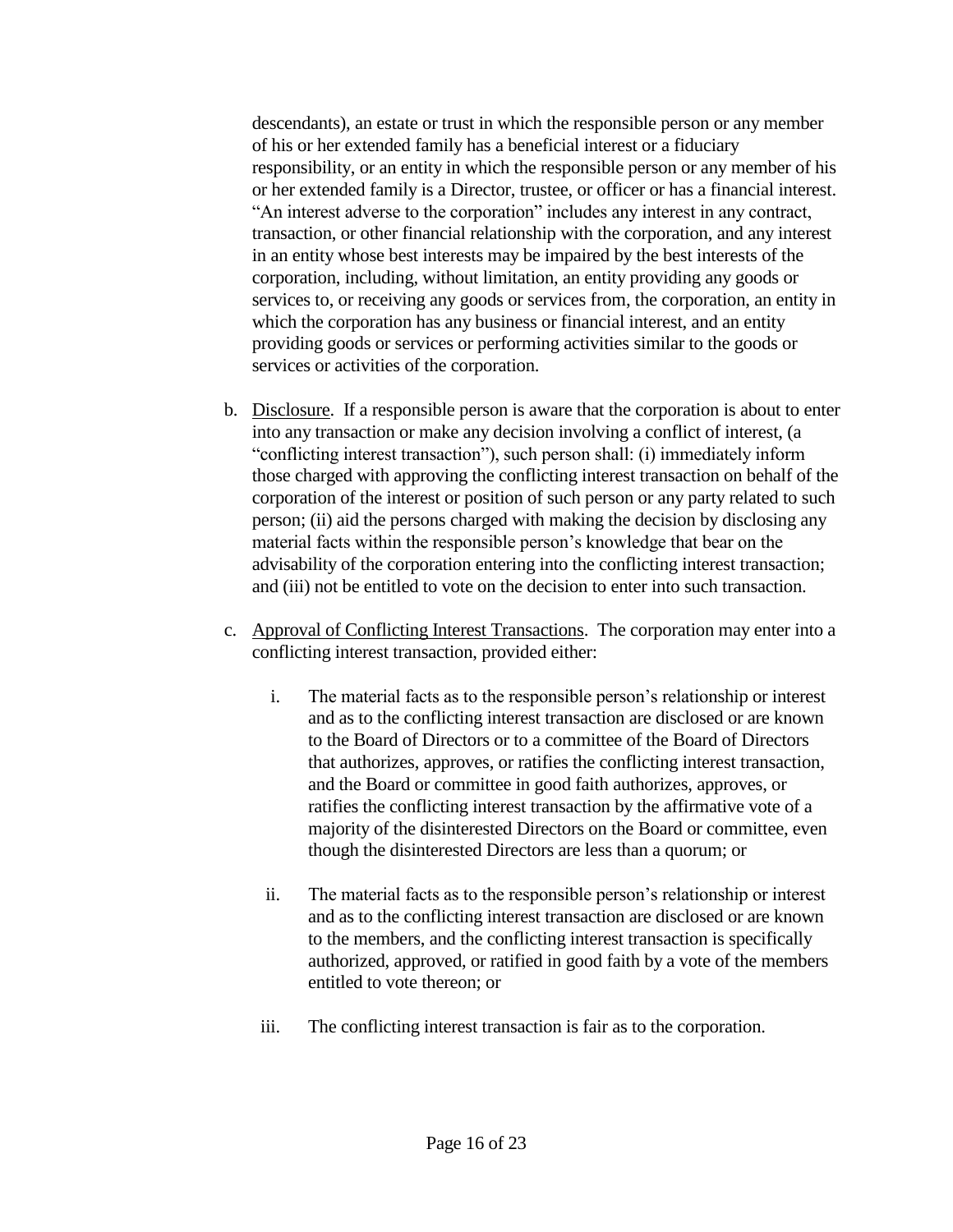## Section 5.4 Liability of Directors for Unlawful Distributions.

- a. Liability to Corporation. A Director who votes for, or assents to, a distribution made in violation of the Act or the articles of incorporation of the corporation shall be personally liable to the corporation for the amount of the distribution that exceeds what could have been distributed without violating the Act or the articles of incorporation, if it is established that the Director did not perform the Director's duties in compliance with the general standards of conduct for Directors as set forth in this Article V.
- b. Contribution. A Director who is liable under Section 5.4.a. for an unlawful distribution is entitled to contribution: (i) from every other Director who could be liable under Section 5.4.a. for the unlawful distribution; and (ii) from each person who accepted the distribution knowing the distribution was made in violation of the Act or the articles of incorporation, to the extent the distribution to that person exceeds what could have been distributed to that person without violating the Act or the articles of incorporation.
- c. Loans to Directors and Officers Prohibited. No loans shall be made by the corporation to any of its Directors or officers. Any Director or officer who assents to, or participates in, the making of any such loan shall be liable to the corporation for the amount of such loan until repayment thereof.

#### **ARTICLE VI Records of the Corporation**

Section 6.1 Minutes, Etc. The corporation shall keep as permanent records minutes of all meetings of the members and the Board of Directors, a record of all actions taken by the members or Board of Directors without a meeting, a record of all actions taken by a committee of the Board of Directors in place of the Board of Directors on behalf of the corporation, and a record of all waivers of notices of meetings of the members and the Board of Directors or any committee of the Board of Directors.

Section 6.2 Accounting Records. The corporation shall maintain appropriate accounting records.

Section 6.3 Membership List. The corporation or its agent shall maintain a record of the members in a form that permits preparation of a list of the names and addresses of the members in alphabetical order, by class, showing the number of votes each member is entitled to vote.

Section 6.4 Records in Written Form. The corporation shall maintain its records in written form or in another form capable of conversion into written form within a reasonable time.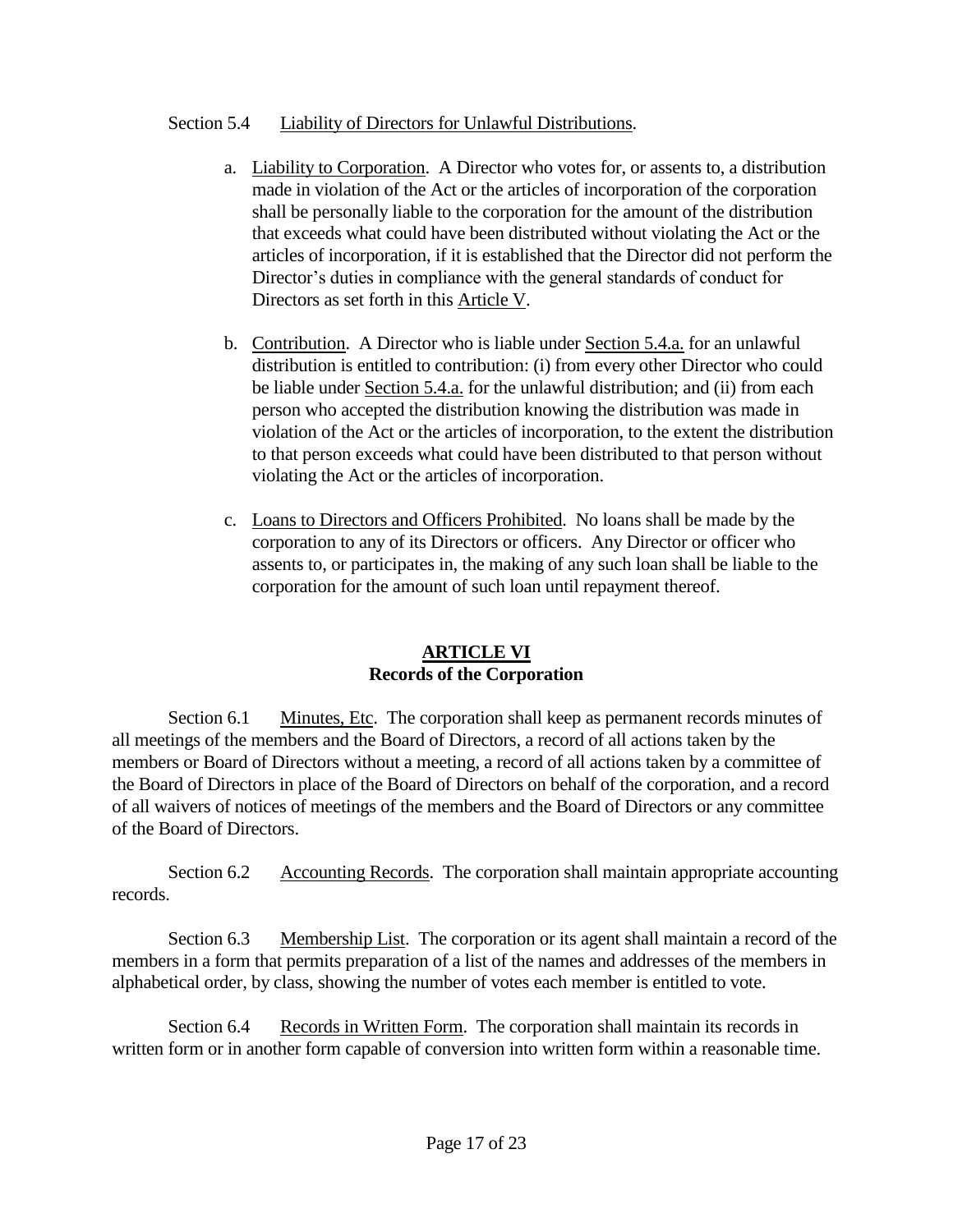Section 6.5 Records Maintained at Principal Office. The corporation shall keep a copy of each of the following records at its principal office:

- a. The articles of incorporation;
- b. These bylaws;
- c. Resolutions adopted by the Board of Directors relating to the characteristics, qualifications, rights, limitations, and obligations of the members or any class of the members;
- d. The minutes of all meetings of the members, and records of all action taken by the members without a meeting, for the past three years;
- e. All written communications within the past three years to the members generally as the members;
- f. A list of the names and business or home addresses of the current Directors and officers;
- g. A copy of the most recent corporate report delivered to the Colorado secretary of state;
- h. All financial statements prepared for periods ending during the last three years that a member of the corporation could have requested under Section 6.6.c.;
- i. The corporation's application for recognition of exemption and tax-exemption determination letter issued by the Internal Revenue Service; and
- j. All other documents or records required to be maintained by the corporation at its principal office under applicable law or regulation.

### Section 6.6 Inspection of Records by Members.

- a. Records Maintained at Principal Office. A member shall be entitled to inspect and copy during the regular business hours at the corporation's principal office, any of the records of the corporation described in Section 6.5, provided that the member gives the corporation written demand at least five business days before the date on which the member wishes to inspect and copy such records.
- b. Other Records. A member is entitled to inspect and copy, during regular business hours at a reasonable location specified by the corporation, any other records of the corporation, provided that the member gives the corporation written demand at least five (5) business days before the date on which the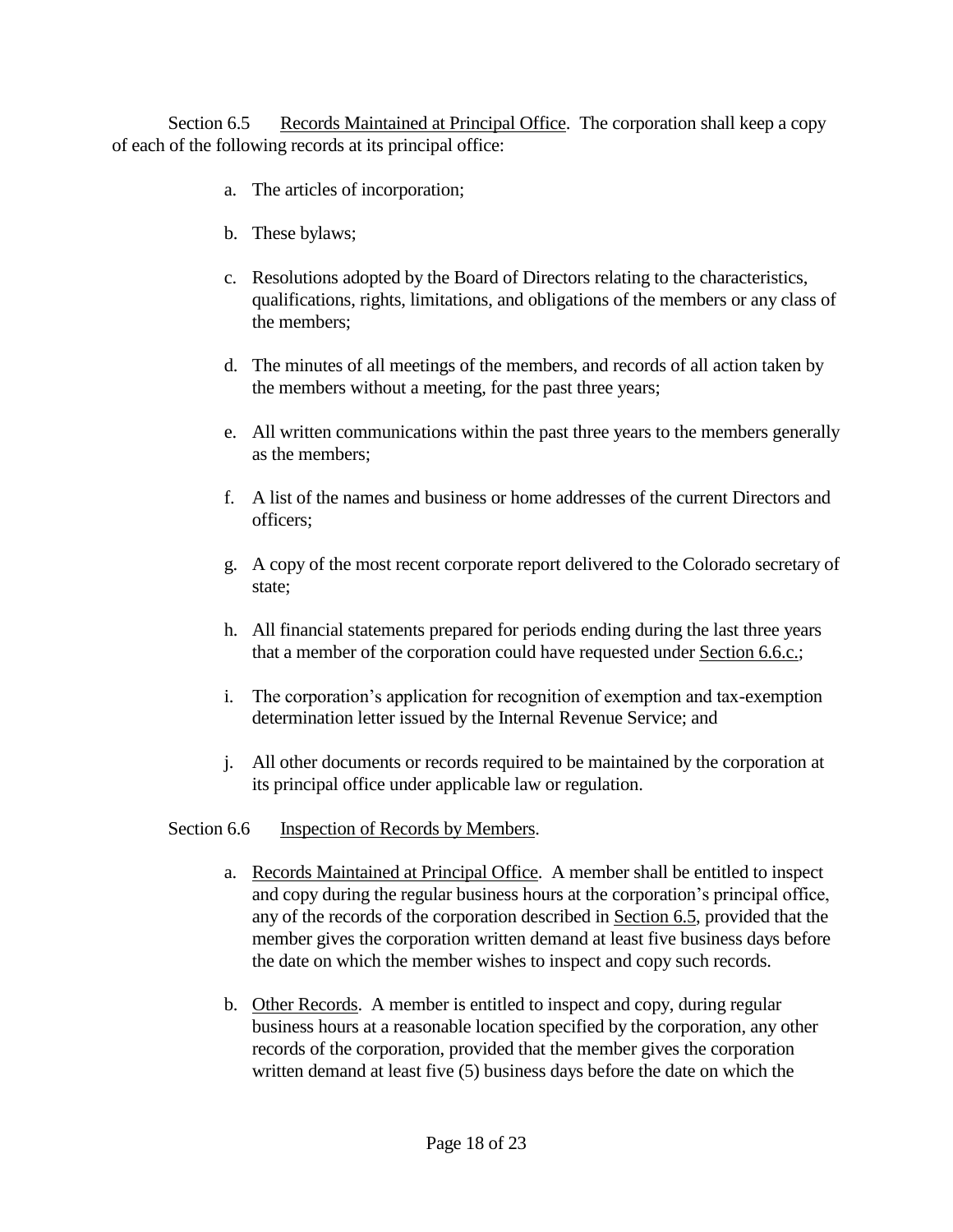member wishes to inspect and copy such records, and satisfies the following requirements:

- i. The member has been a member for at least three (3) months immediately preceding the demand to inspect or copy or is a member holding at least five (5) percent of the voting power as of the date the demand is made;
- ii. The demand is made in good faith and for a proper purpose reasonably related to the demanding member's interest as a member;
- iii. The member describes with reasonable particularity the purpose and the records the member desires to inspect; and
- iv. The records are directly connected with the described purpose.
- c. Financial Statements. Upon the written request of any member, the corporation shall mail to such member its most recent annual financial statements, if any, and its most recently published financial statements, if any, showing in reasonable detail its assets and liabilities and results of its operations.
- d. Membership List.
	- i. Preparation of Membership List. After fixing a record date for a notice of a meeting or for determining the members entitled to take action by written ballot, the corporation shall prepare an alphabetical list of the names of all members who are entitled to notice of, and to vote at, the meeting or to participate in such action by written ballot. The list shall show the address of each member entitled to notice of, and to vote at, the meeting or to take such action by written ballot and the number of votes each member is entitled to vote at the meeting by written ballot.
	- ii. Right of Inspection. If prepared in connection with a meeting of the members, the membership list shall be available for inspection by any member entitled to vote at the meeting, beginning the earlier of ten (10) days before the meeting for which the list was prepared or two (2) business days after notice of the meeting is given and continuing through the meeting, and any adjournment thereof, at the corporation's principal office or at a place identified in the notice of the meeting in the city where the meeting will be held. The corporation shall make the membership list available at the meeting, and any member entitled to vote at the meeting is entitled to inspect the list at any time during the meeting or any adjournment. If prepared in connection with action to be taken by the members by written ballot, the membership list shall be available for inspection by any member entitled to cast a vote by such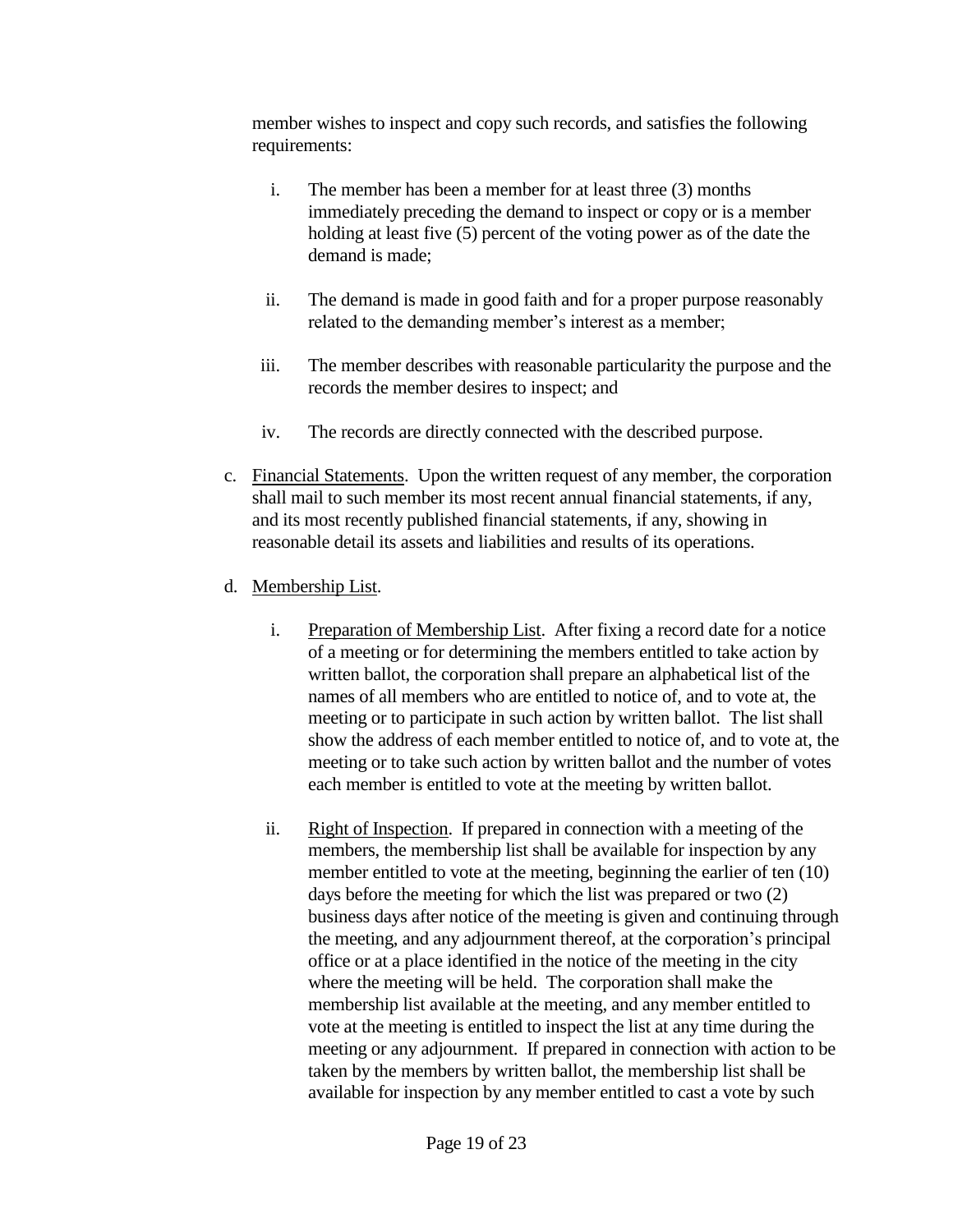written ballot, beginning on the date that the first written ballot is delivered to the members and continuing through the time when such written ballots must be received by the corporation in order to be counted, at the corporation's principal office. A member entitled to vote at the meeting or by such written ballot is entitled upon written demand to inspect and, subject to the requirements of Section 6.6.b. and the provisions of Section 6.6.e., to copy the list, during regular business hours, at the member's expense, and during the period it is available for inspection.

- iii. Limitations on Use of Membership Lists. Without consent of the Board of Directors, a membership list or any part thereof may not be obtained or used by any person for any purpose unrelated to a member's interest as a member. Without limiting the generality of the foregoing, without the consent of the Board of Directors, a membership list or any part thereof may not be: (i) used to solicit money or property unless such money or property will be used solely to solicit the votes of the members in an election to be held by the corporation; (ii) used for any commercial purpose; or (iii) sold to or purchased by any person.
- e. Scope of Member's Inspection Rights.
	- i. Agent or Attorney. The member's duly authorized agent or attorney has the same inspection and copying rights as the member.
	- ii. Right to Copy. The right to copy records under this Article VI includes, if reasonable, the right to receive copies made by photographic, xerographic, electronic, or other means.
	- iii. Reasonable Charges for Copies. Except for requests for financial statements pursuant to Section 6.6.c., the corporation may impose a reasonable charge, covering the costs of labor and material, for copies of any documents provided to a member. The charge may not exceed the estimated costs of production and reproduction of the records.
	- iv. Litigation. Nothing in this Article VI shall limit the right of a member to inspect records to the same extent as any other litigant if the member is in litigation with the corporation, or the power of a court to compel the production of corporate records for examination.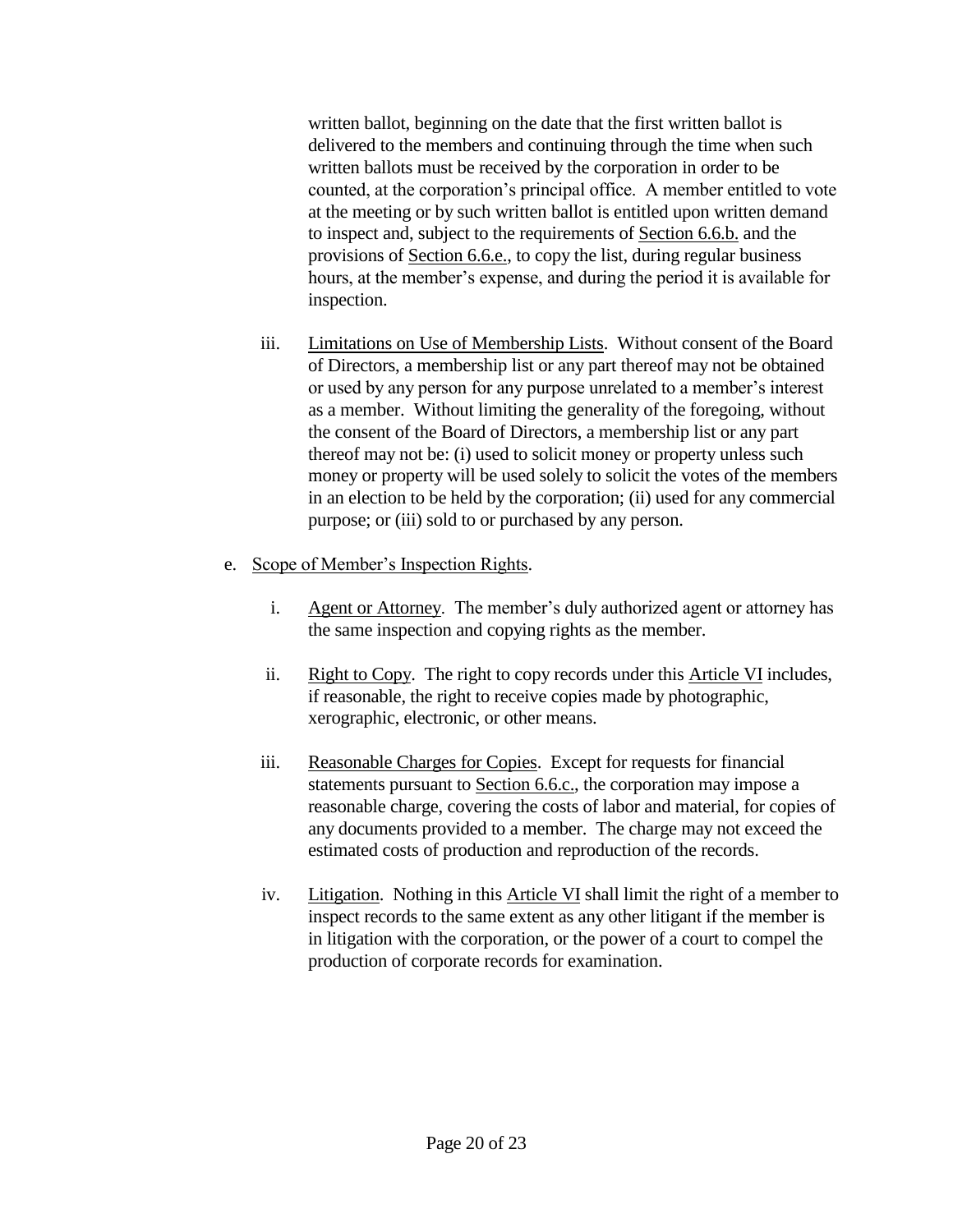# **ARTICLE VII Amendment of bylaws**

Section 7.1 Amendment of bylaws by Board of Directors. Subject to the specific requirements for amendment of certain bylaws as set forth herein, the Board of Directors may amend the bylaws at any time to add, change, or delete a provision, unless:

- a. The Act or the articles of incorporation reserve such power exclusively to the members in whole or in part; or
- b. A particular provision of these bylaws expressly prohibits the Board of Directors from doing so; or
- c. Such addition, change, or deletion would result in a change of the rights, privileges, preferences, restrictions, or conditions of a membership class as to voting, dissolution, redemption, or transfer or by changing the rights, privileges, preferences, restrictions, or conditions of another class of members.

Section 7.2 Amendment of bylaws by Members. Subject to the specific requirements for amendment of certain bylaws as set forth herein, the members may amend the bylaws even though the bylaws may also be amended by the Board of Directors. In such an instance, the amendment shall be adopted as follows:

- a. Proposal. The Board of Directors may propose an amendment to the bylaws for submission to the members, or twenty-five percent (25%) of the members may propose an amendment on their own initiative.
- b. Procedure for Adoption.
	- i. Recommendation by Board of Directors. The Board of Directors shall recommend the amendment to the members unless the amendment is proposed by the members or unless the Board of Directors determines that, because of conflict of interest or other special circumstances, it should make no recommendation and communicates the basis for its determination to the members with the amendment.
	- ii. Approval by Members. Proposals recommended by the Board of Directors and proposals made by the members shall be submitted to the members for action. The members may approve, reject, or take no action on the proposed amendment.
	- iii. Conditions. The proposing Board of Directors or the proposing members may condition the effectiveness of an amendment to the bylaws on any basis.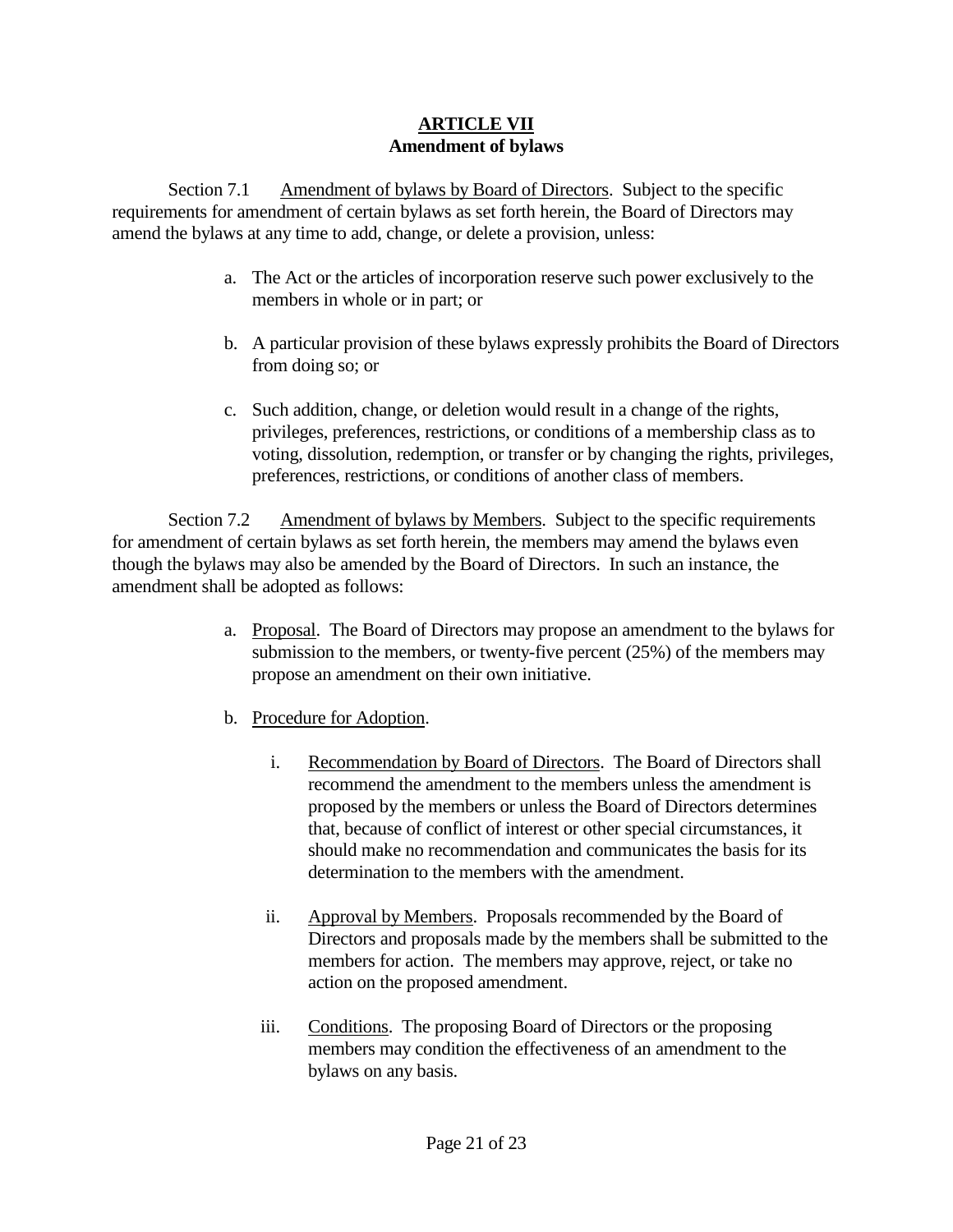iv. Notice. The notice of the meeting of the members at which the amendment will be proposed shall state that the purpose, or the purposes, of the meeting is to consider the amendment, and the notice shall contain or be accompanied by a copy or a summary of the amendment.

Section 7.3 Changing Quorum or Voting Requirement of Members. An amendment to the bylaws to add, change, or delete a lesser or greater quorum or greater voting requirement for the members shall meet the same quorum requirement and be adopted by the same vote and voting groups required to take action under the quorum and voting requirements then in effect or proposed to be adopted, whichever are greater. A bylaw that fixes a lesser or greater quorum or a greater voting requirement for the members pursuant to this Section 7.3 shall not be amended by the Board of Directors.

Section 7.4 Changing Quorum or Voting Requirement for Directors. A bylaw that fixes a greater quorum or voting requirement for the Board of Directors may be amended only by the members, if adopted by the members, or either by the members or by the Board of Directors, if adopted by the Board of Directors. A bylaw adopted or amended by the members that fixes a greater quorum or voting requirement for the Board of Directors may provide that it may be amended only by a specified vote of either the members of the Board of Directors. Action by the Board of Directors under this Section 7.4 to adopt or amend a bylaw that changes the quorum or voting requirement for the Board of Directors shall meet the same quorum requirement and be adopted by the same vote required to take action under the quorum and voting requirement then in effect or proposed to be adopted, whichever is greater.

# **ARTICLE VIII Miscellaneous Provisions**

Section 8.1 Fiscal Year. The fiscal year of the company shall end on the  $31<sup>st</sup>$  day of December of each year or as otherwise determined by the Board of Directors from time to time.

Section 8.2 Conveyances and Encumbrances. Property of the corporation may be assigned, conveyed, or encumbered by such officers of the corporation as may be authorized to do so by the Board of Directors, and such authorized persons shall have the power to execute and deliver any and all instruments of assignment, conveyance, and encumbrance; however, the sale, exchange, lease, or other disposition of all or substantially all of the property and assets of the corporation shall be authorized only in the manner prescribed by applicable statute.

Section 8.3 Designated Contributions. The corporation may accept any contribution, gift, grant, bequest, or devise that is designated, restricted, or conditioned by the donor, provided that the designations generally will be honored. However, the corporation shall reserve all right, title, and interest in and to and control over such contributions, and shall have authority to determine the ultimate expenditure or distribution thereof in connection with any such special fund, purpose, or use. Further, the corporation shall acquire and retain sufficient control over all donated